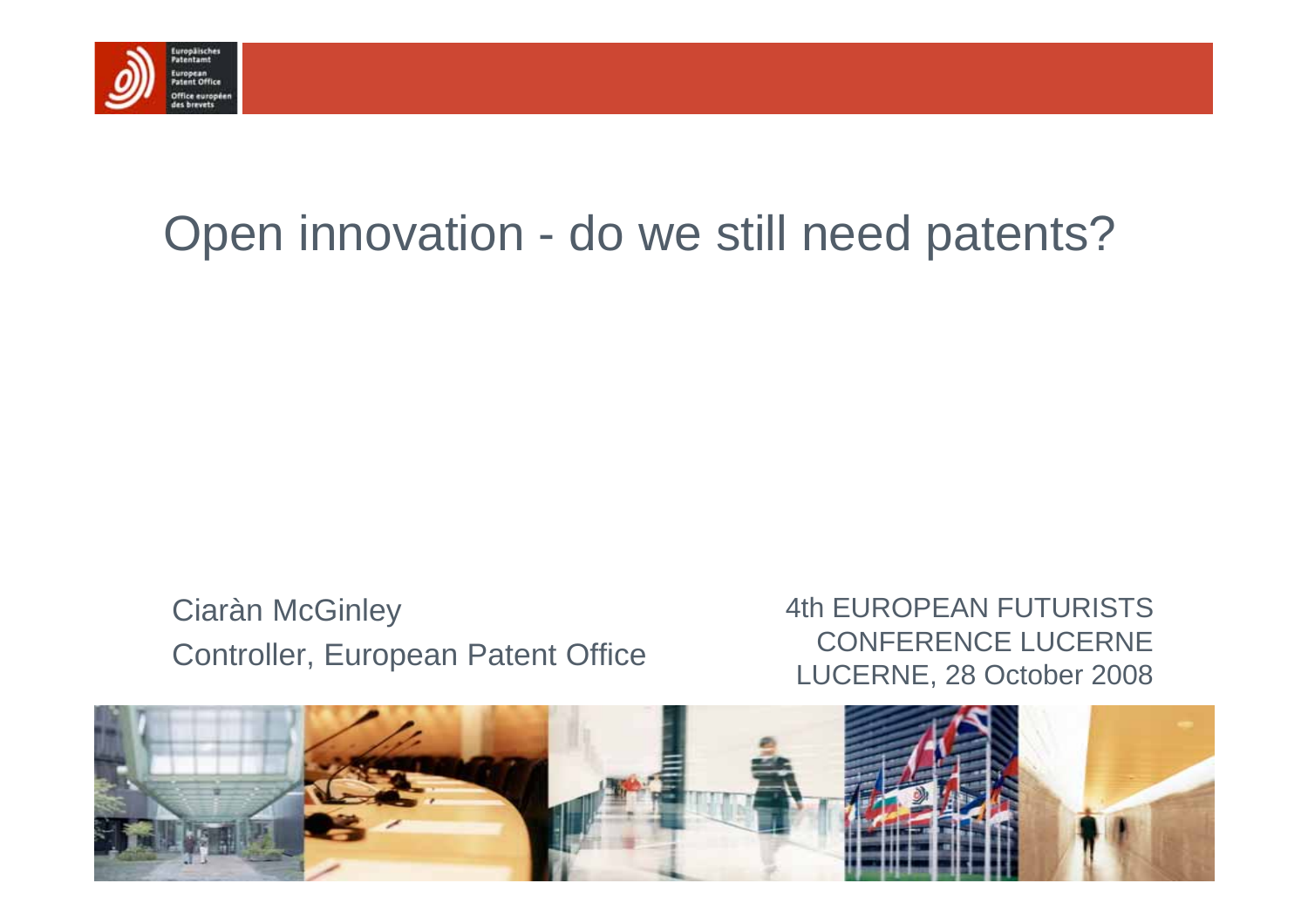

#### **EPO SCENARIOS AS APPLIED TO OPEN INNOVATION**

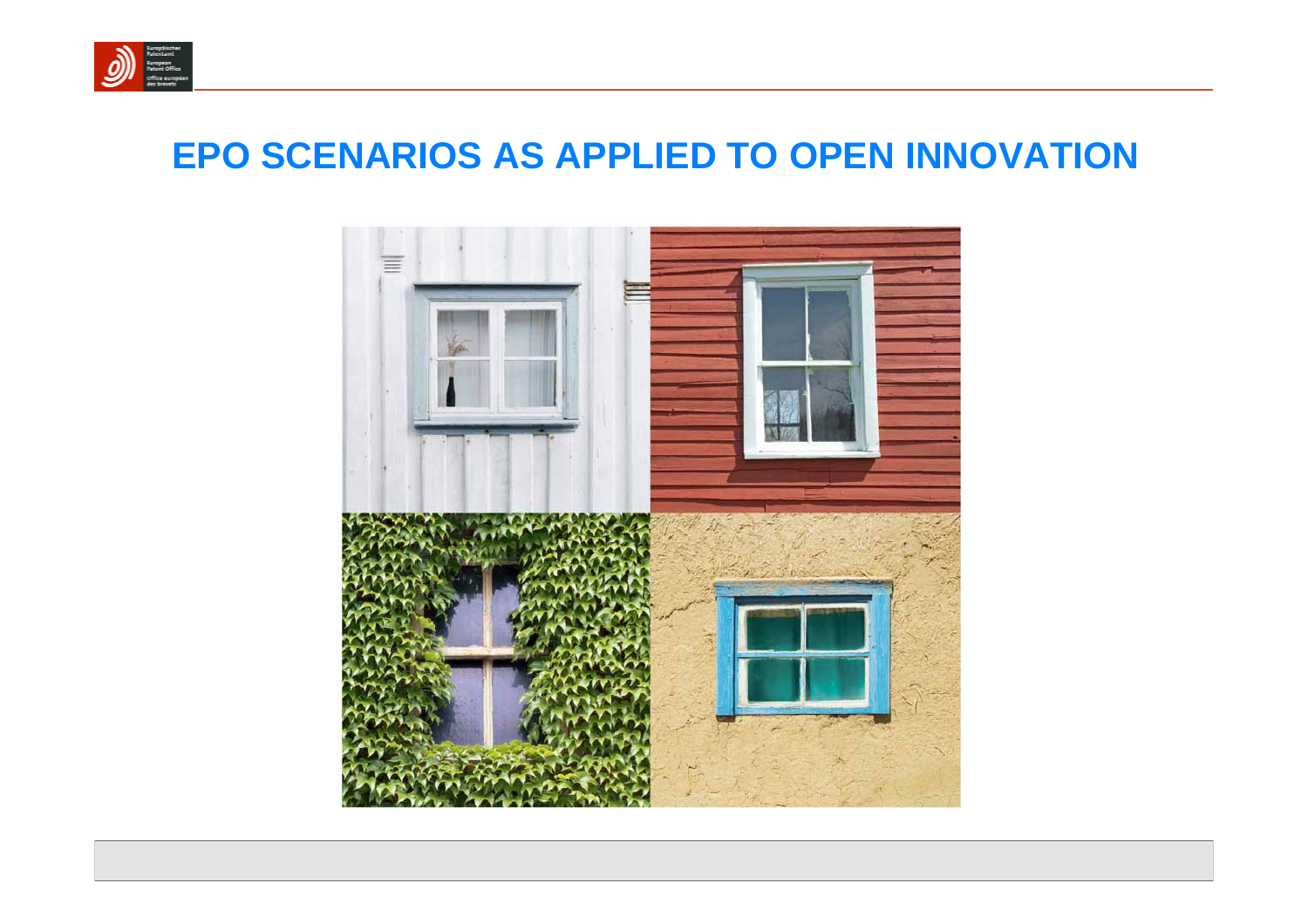

"**Open innovation** is the use of purposive inflows and outflows of knowledge to accelerate internal innovation, and expand the markets for external use of innovation, respectively. [This paradigm] assumes that firms can and should use external ideas as well as internal ideas, and internal and external paths to market, as they look to advance their technology."

Henry Chesbrough, "Open Innovation: Researching a New Paradigm", 2006



Source: Chesbrough, 2003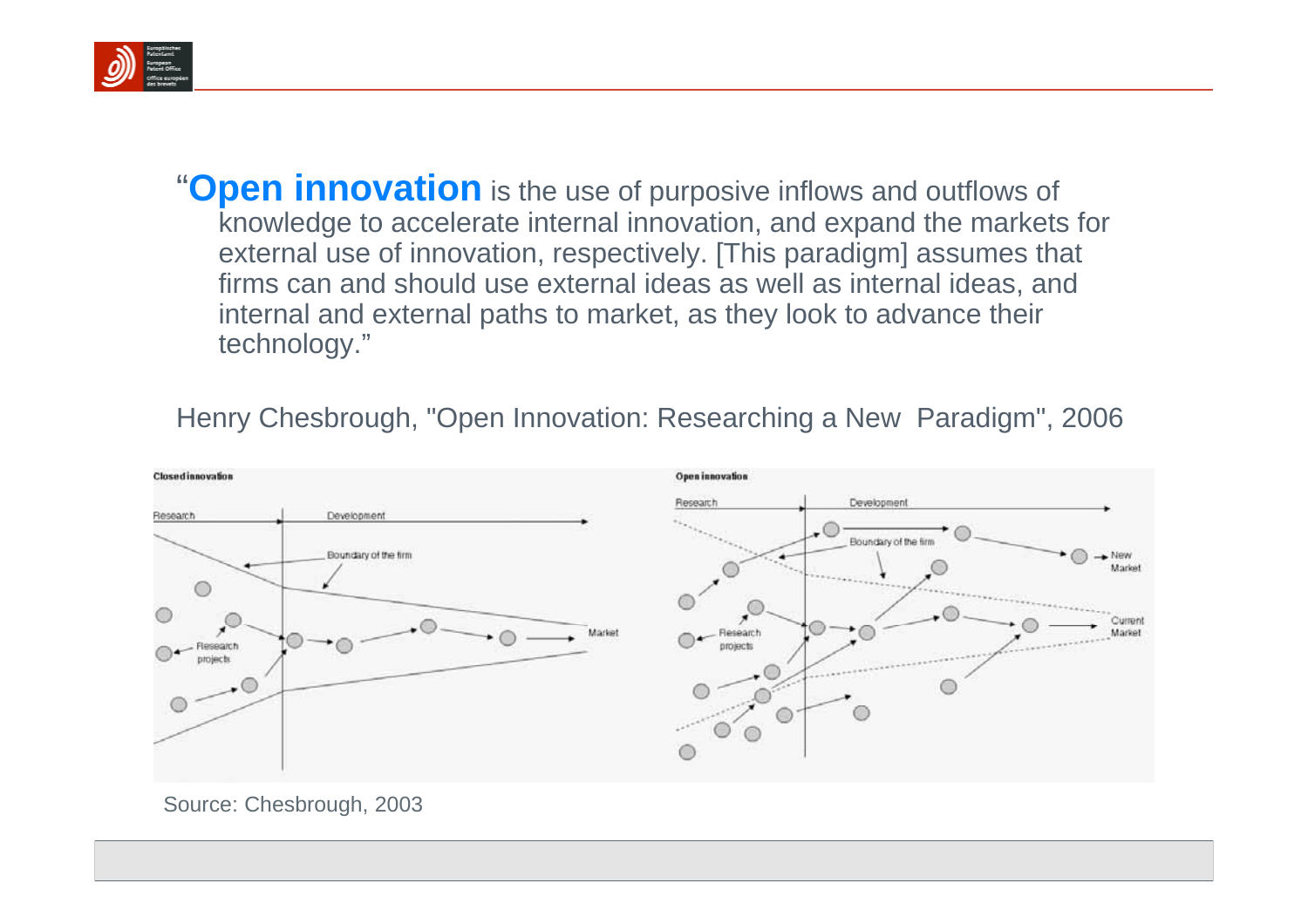

#### APPLYING SCENARIOS TO OPEN INNOVATION

#### ¬ DRIVERS AND ANTI-DRIVERS FOR OPEN INNOVATION

- <sup>¬</sup> MATCHING THESE OPEN INNOVATION DRIVERS WITH THE DIFFERENT SCENARIOS
- <sup>¬</sup> IN WHICH SCENARIO COULD OPEN INNOVATION SUCCEED AND HOW?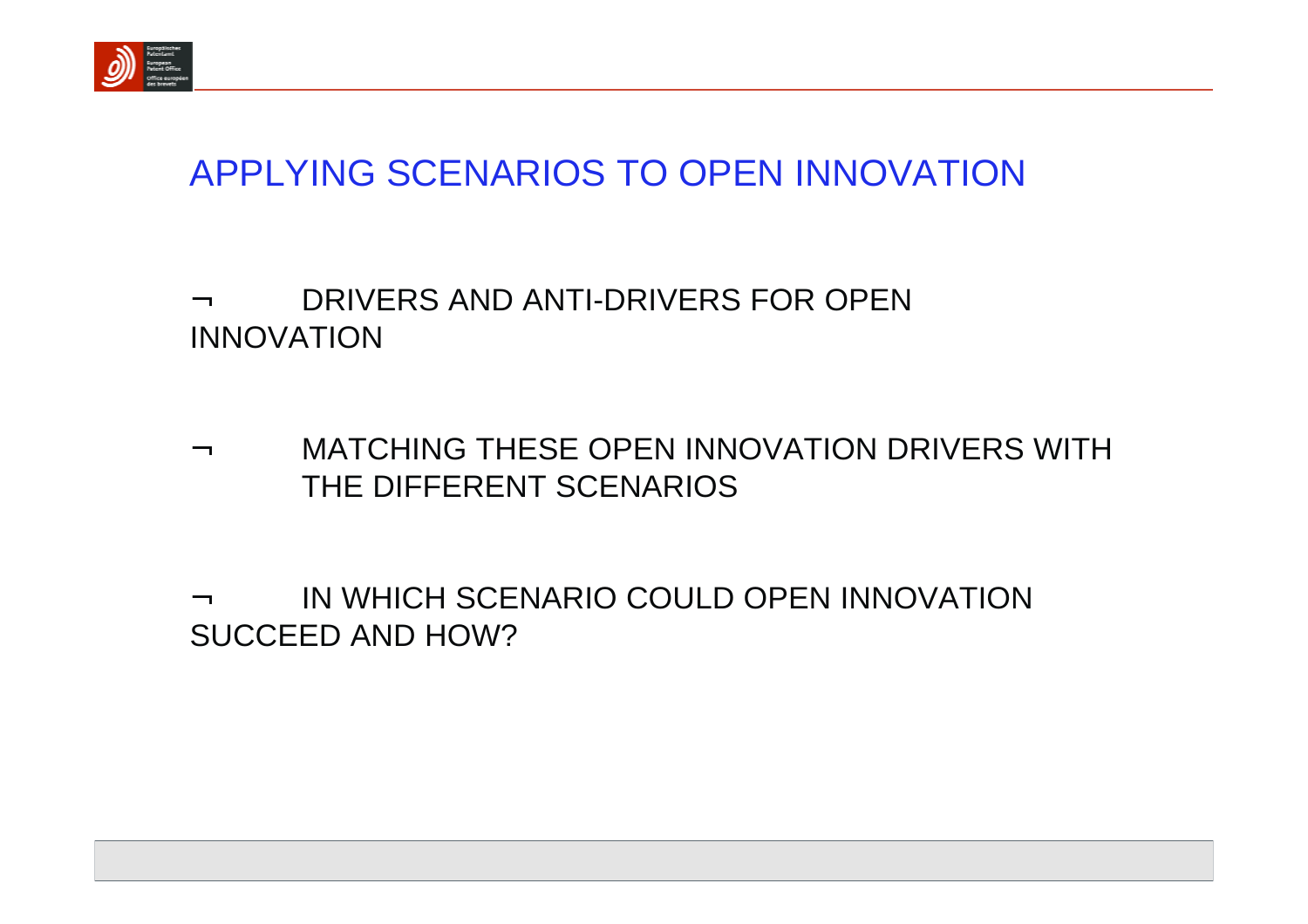

### **WHAT COULD DRIVE SUCH A CHANGE? ...**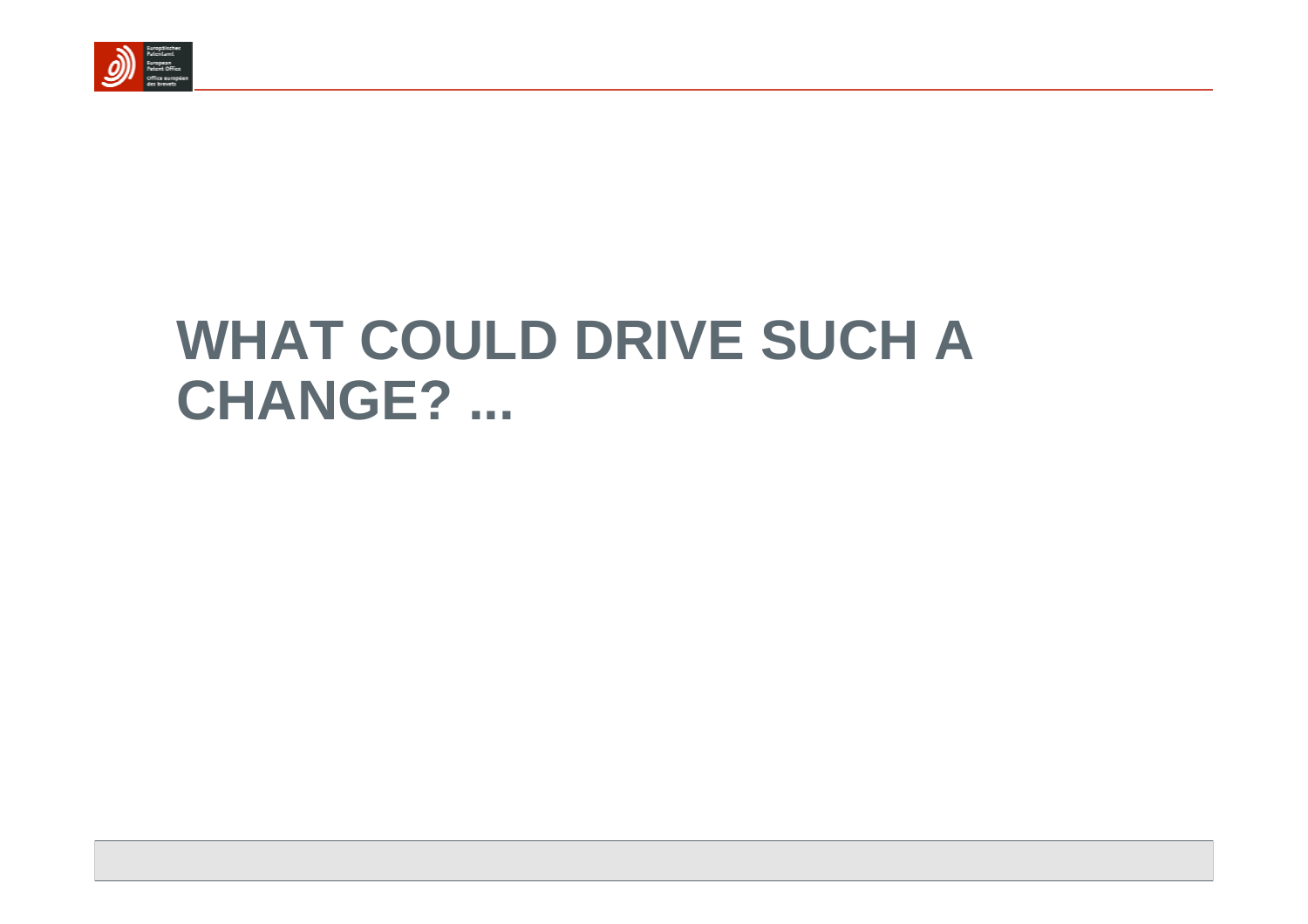

#### THREE POSSIBLE DRIVERS

- $\Box$  GLOBAL PATENT WARMING
	- $\overline{\phantom{0}}$ *AN IP BUBBLE*
	- $\Box$ *CONFLICTS WITH COMPETITION LAW*
- <sup>¬</sup> SCIENTIFIC AND MARKET REALITY
- ¬ SOCIETAL VALUES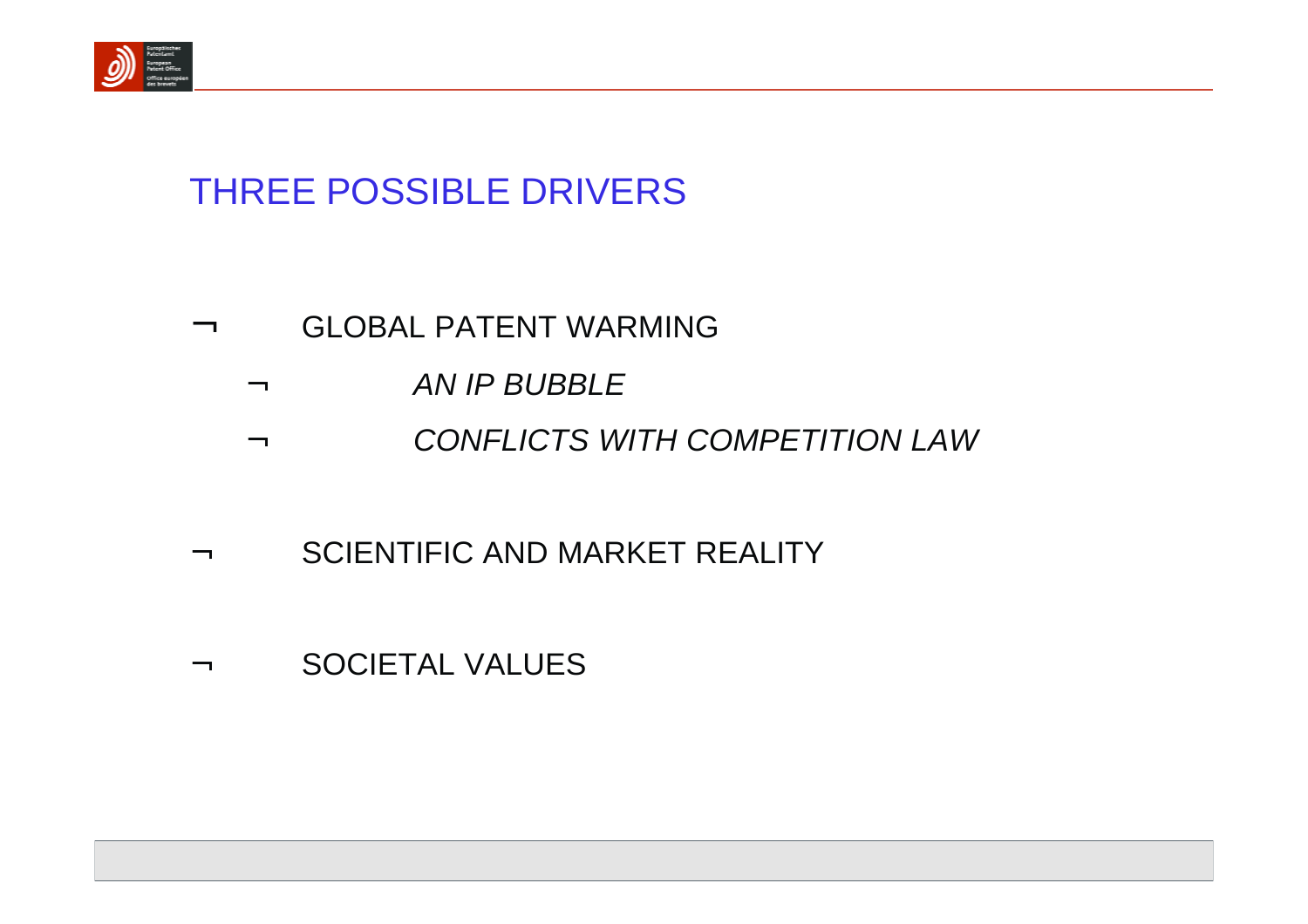

# A 1<sup>ST</sup> POSSIBLE DRIVER **GLOBAL PATENT WARMING ...**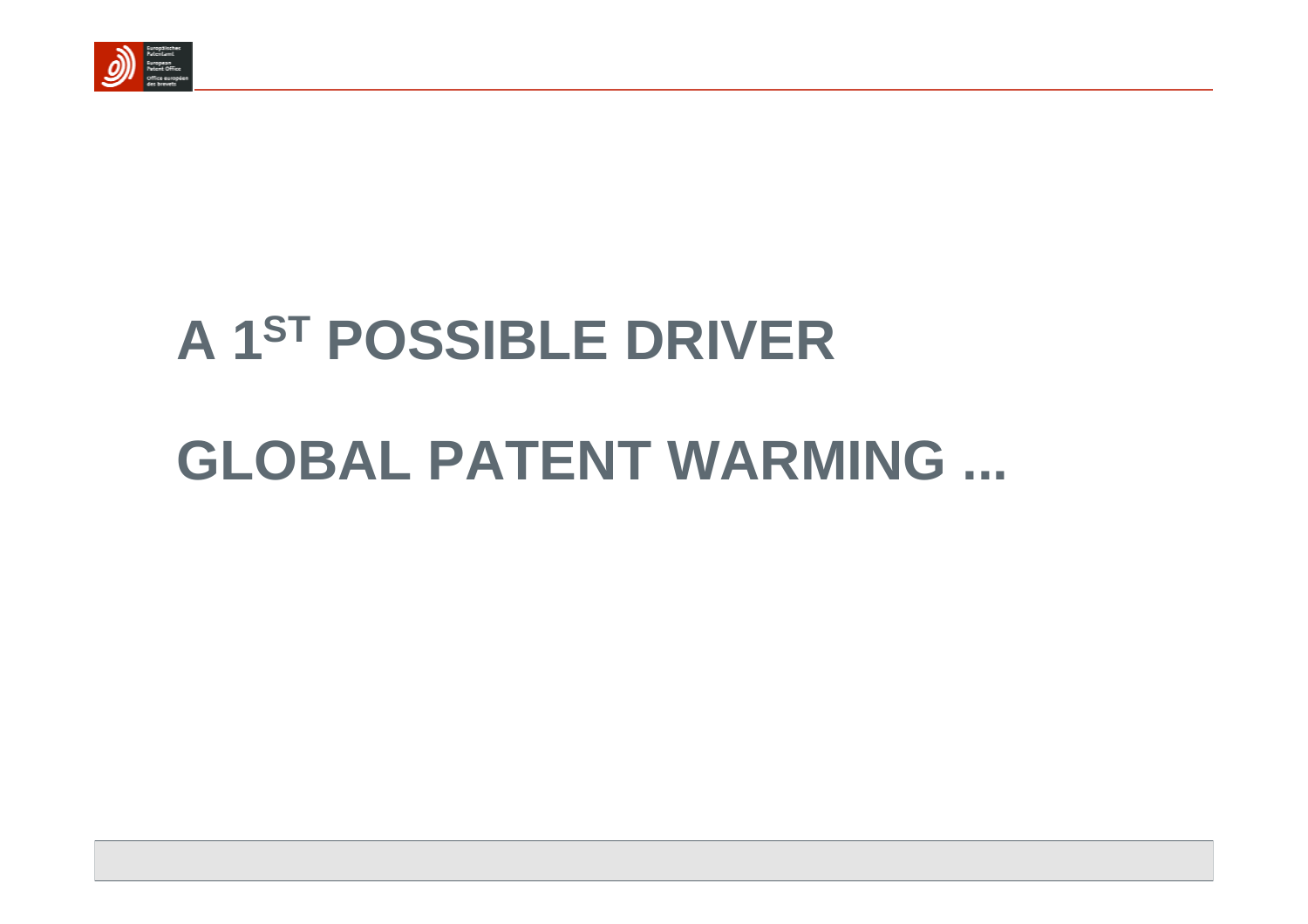

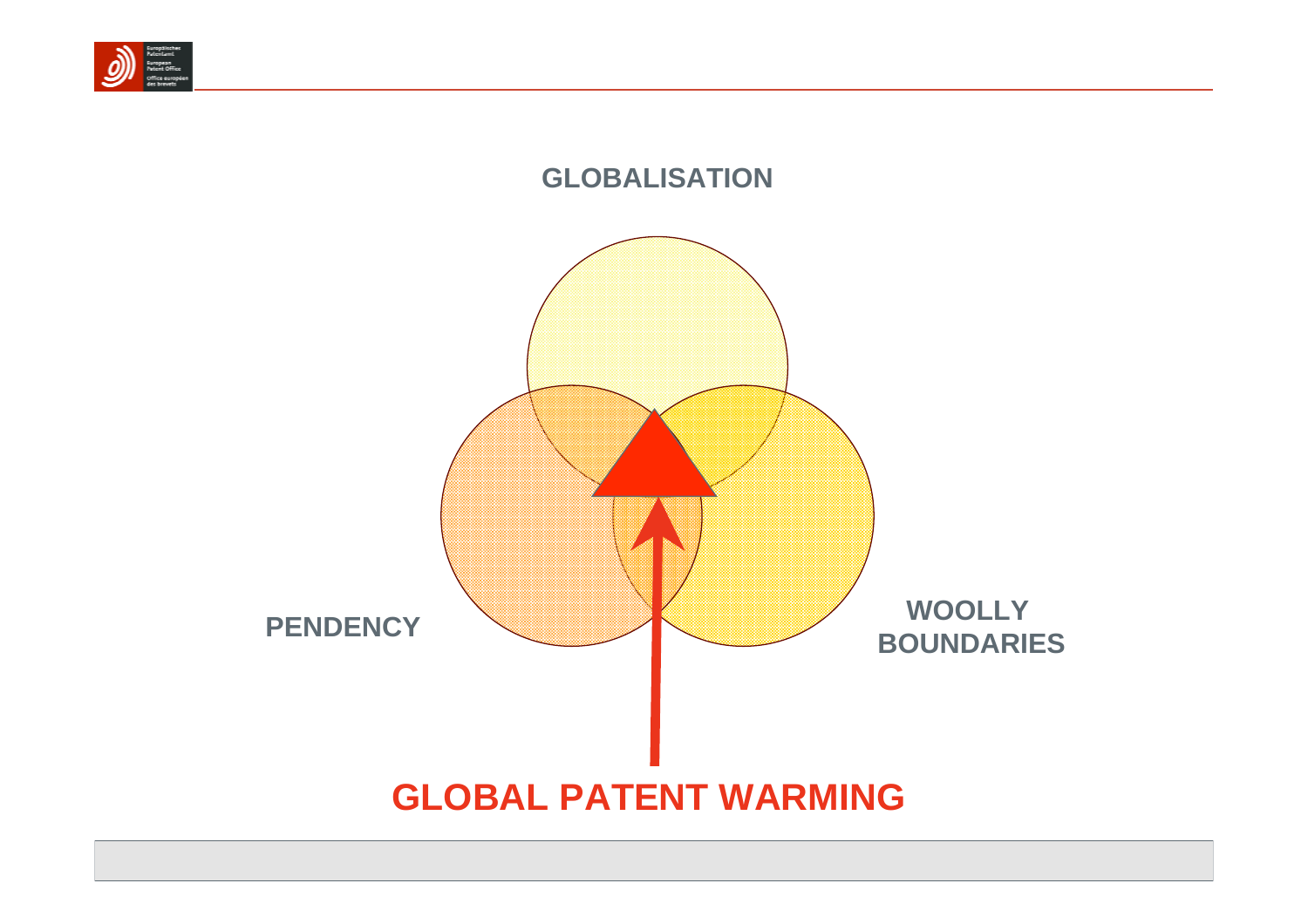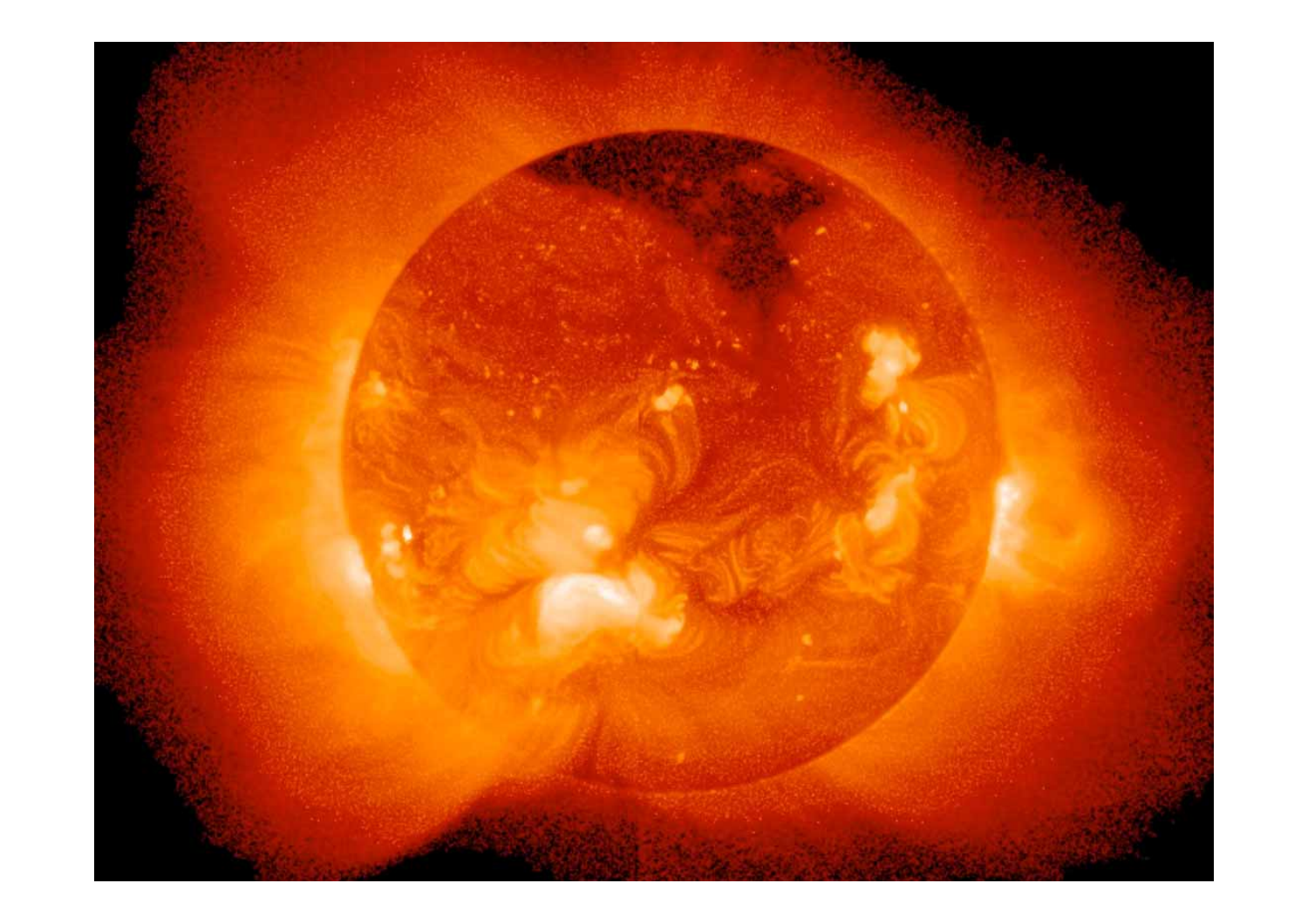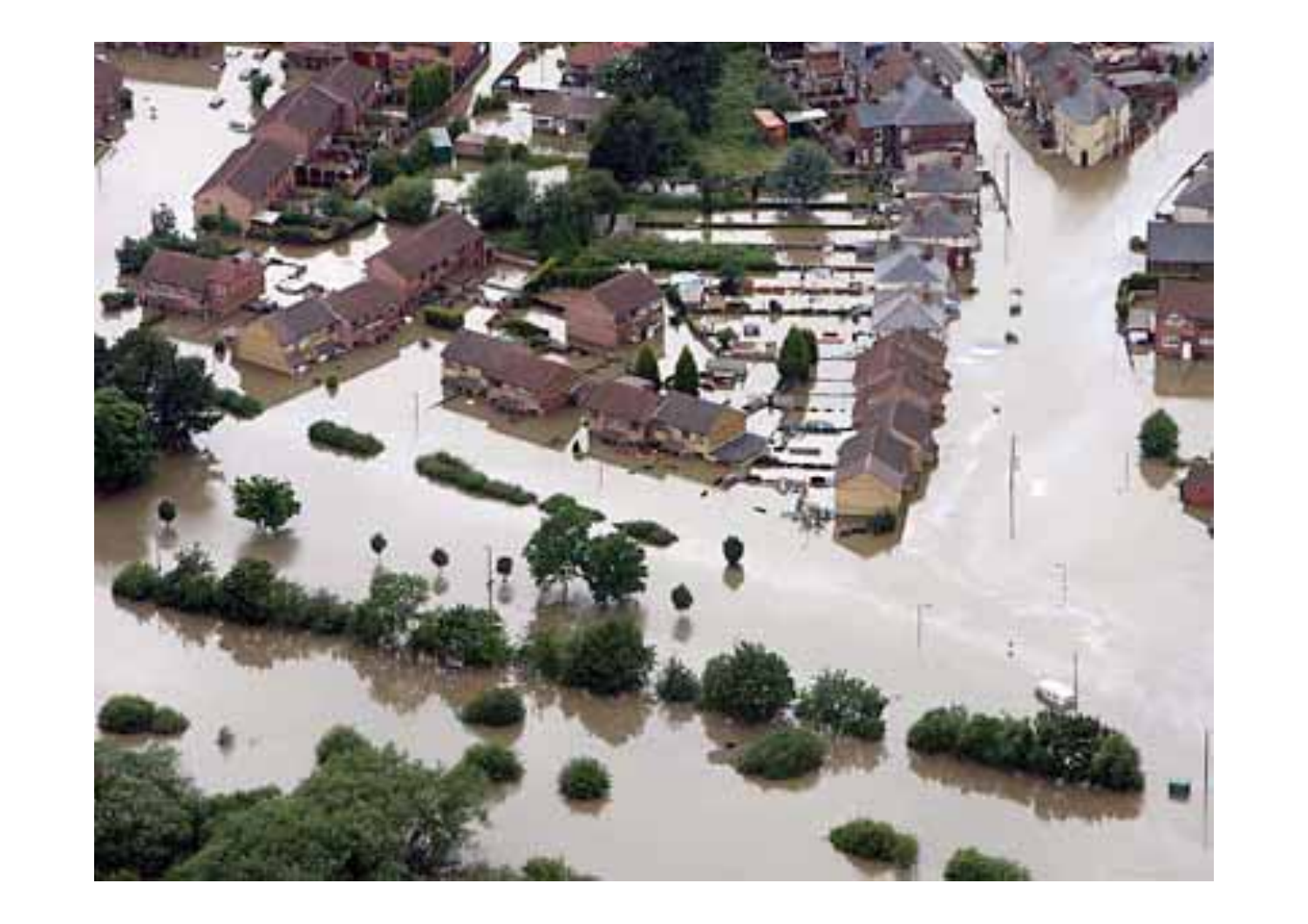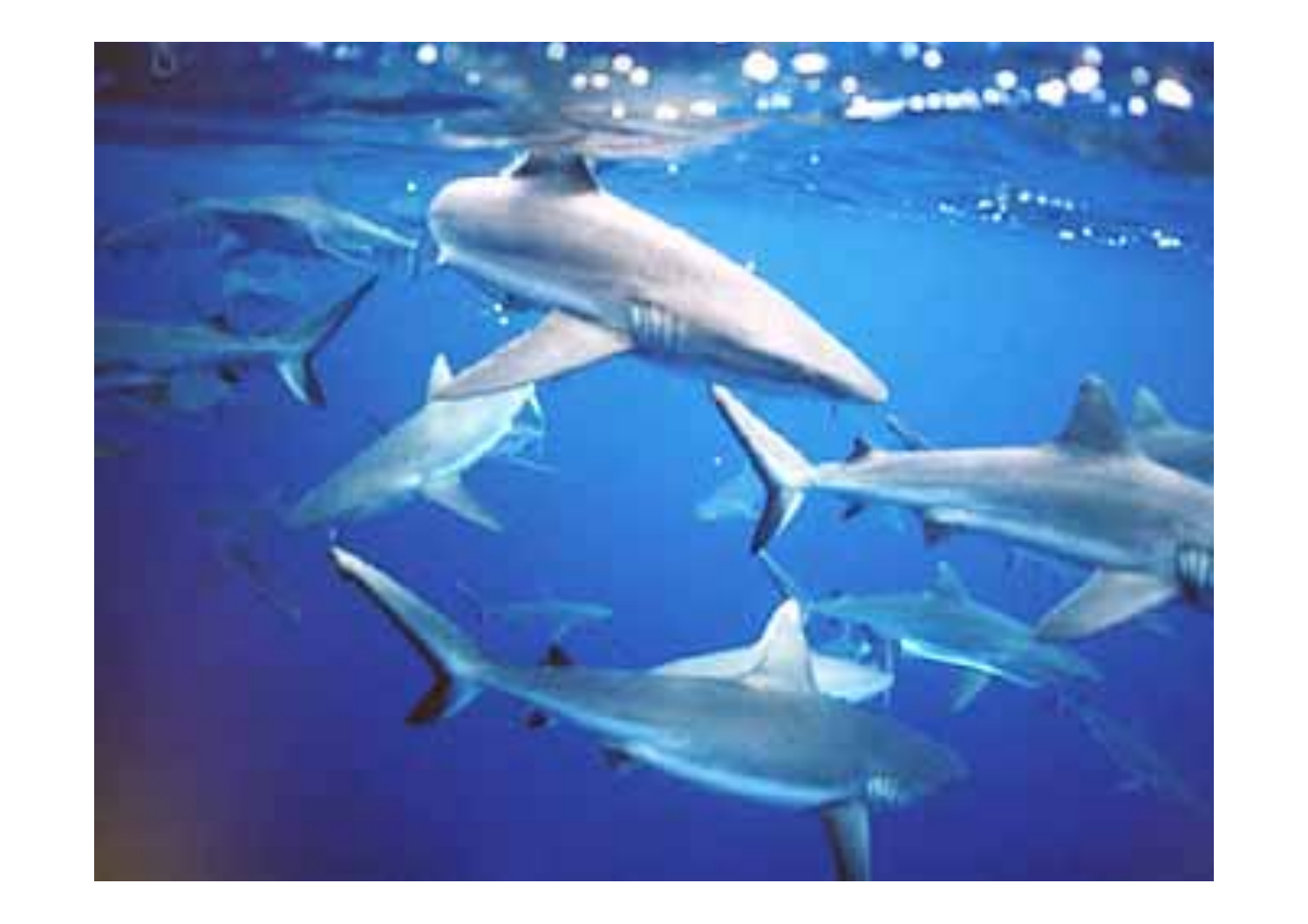

### **ONE SYMPTOM OF GLOBAL PATENT WARMING.**

### **CRISIS, WHAT CRISIS?**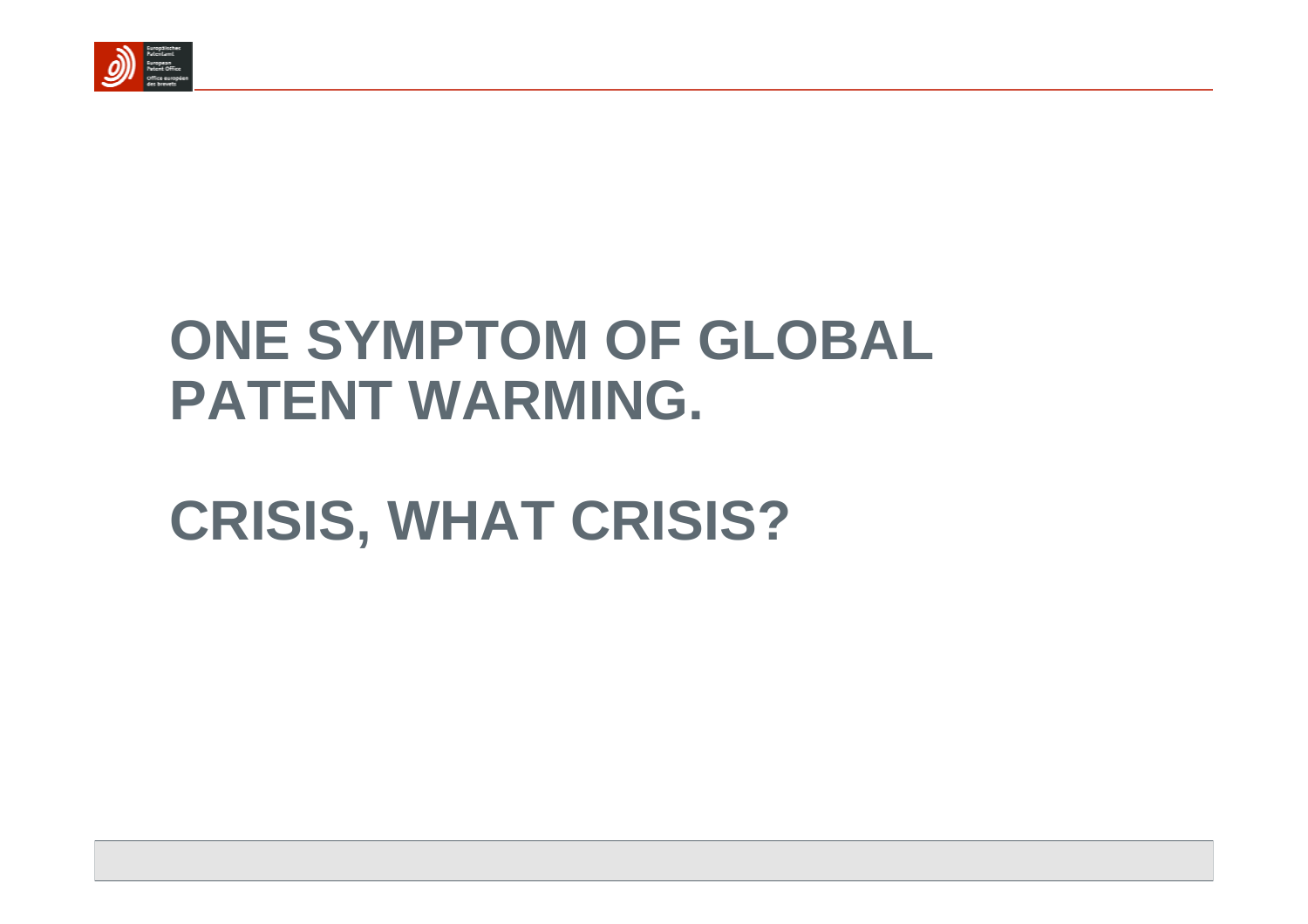

#### GLOBAL PATENT WARMING

- DODGY APPLICATIONS
- UNCERTAINTY ABOUT VALUE
- BUNDLING IN LICENSING ETC.
- FAILURE OF VALUATION
- IP BUBBLE
- ?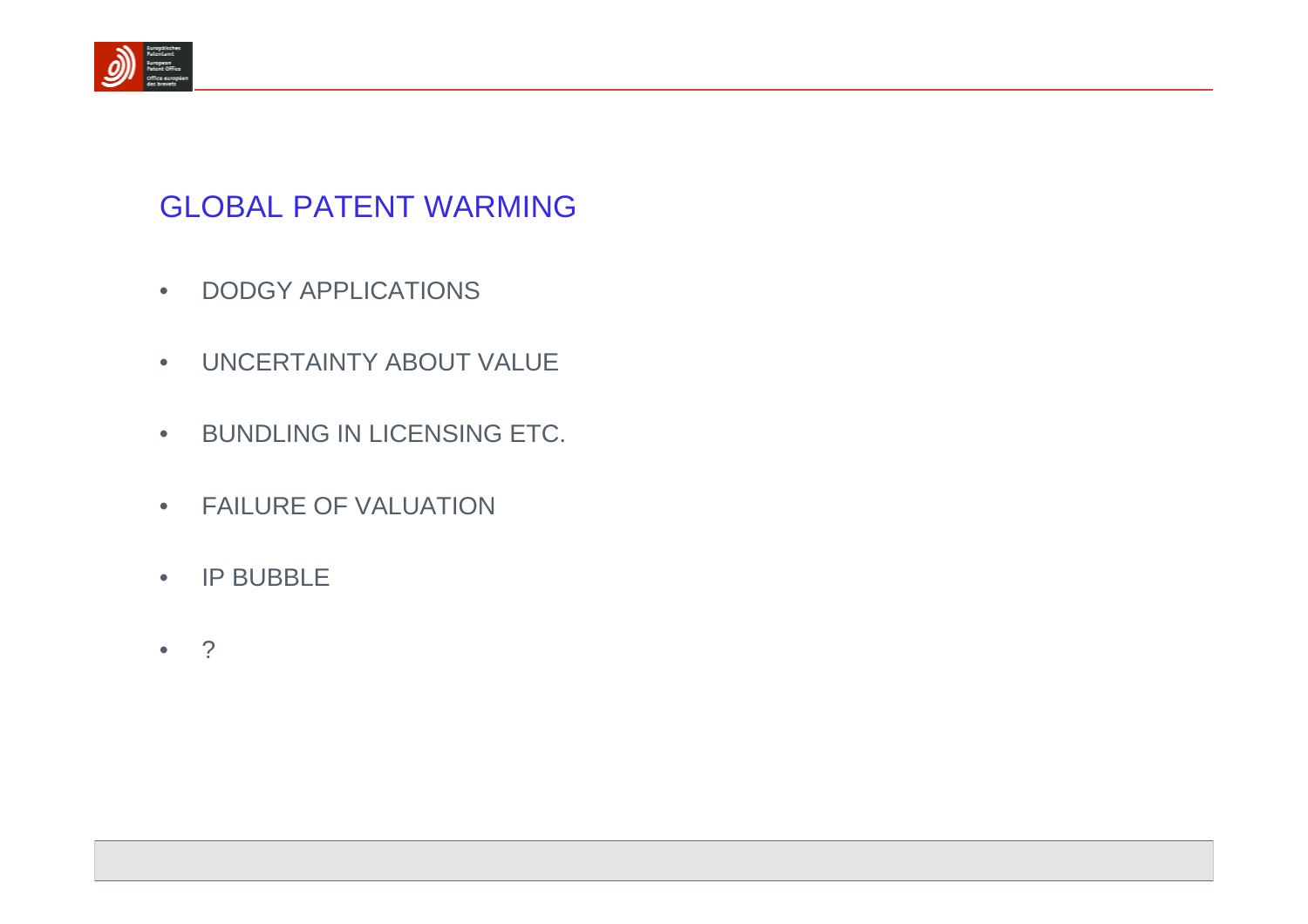

### **LOOK FAMILIAR?**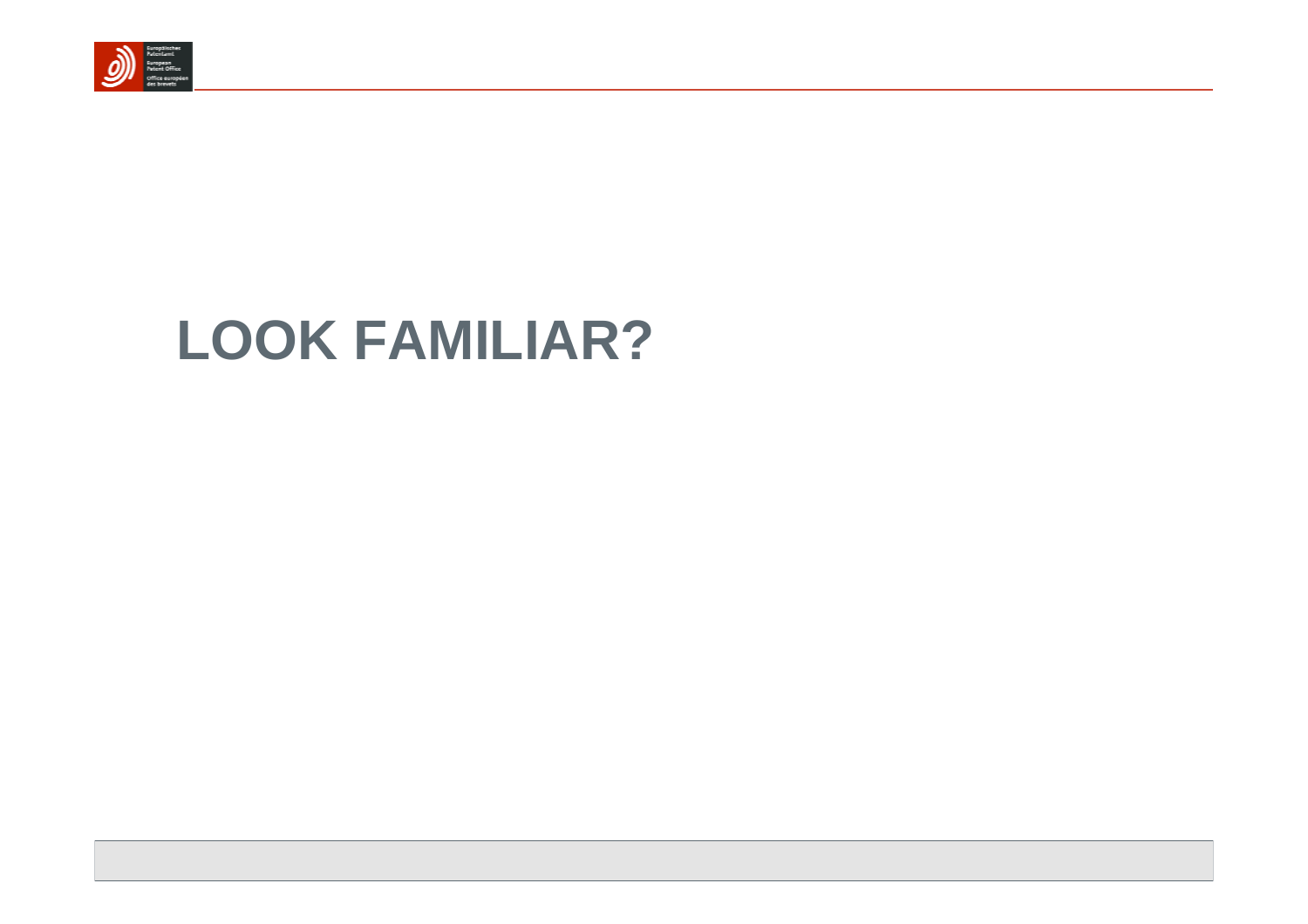

#### GLOBAL PATENT WARMING CREDIT CRISIS

- DODGY APPLICATIONS
- UNCERTAINTY ABOUT VALUE
- BUNDLING IN LICENSING ETC.
- FAILURE OF VALUATION
- IP BUBBLE

• ?

- DODGY LOANS
- UNCERTAINTY ABOUT VALUE
- BUNDLING IN SUB-PRIME VEHICLES
- FAILURE OF CREDIT AGENCIES
- •CREDIT BUBBLE
- •BOOM....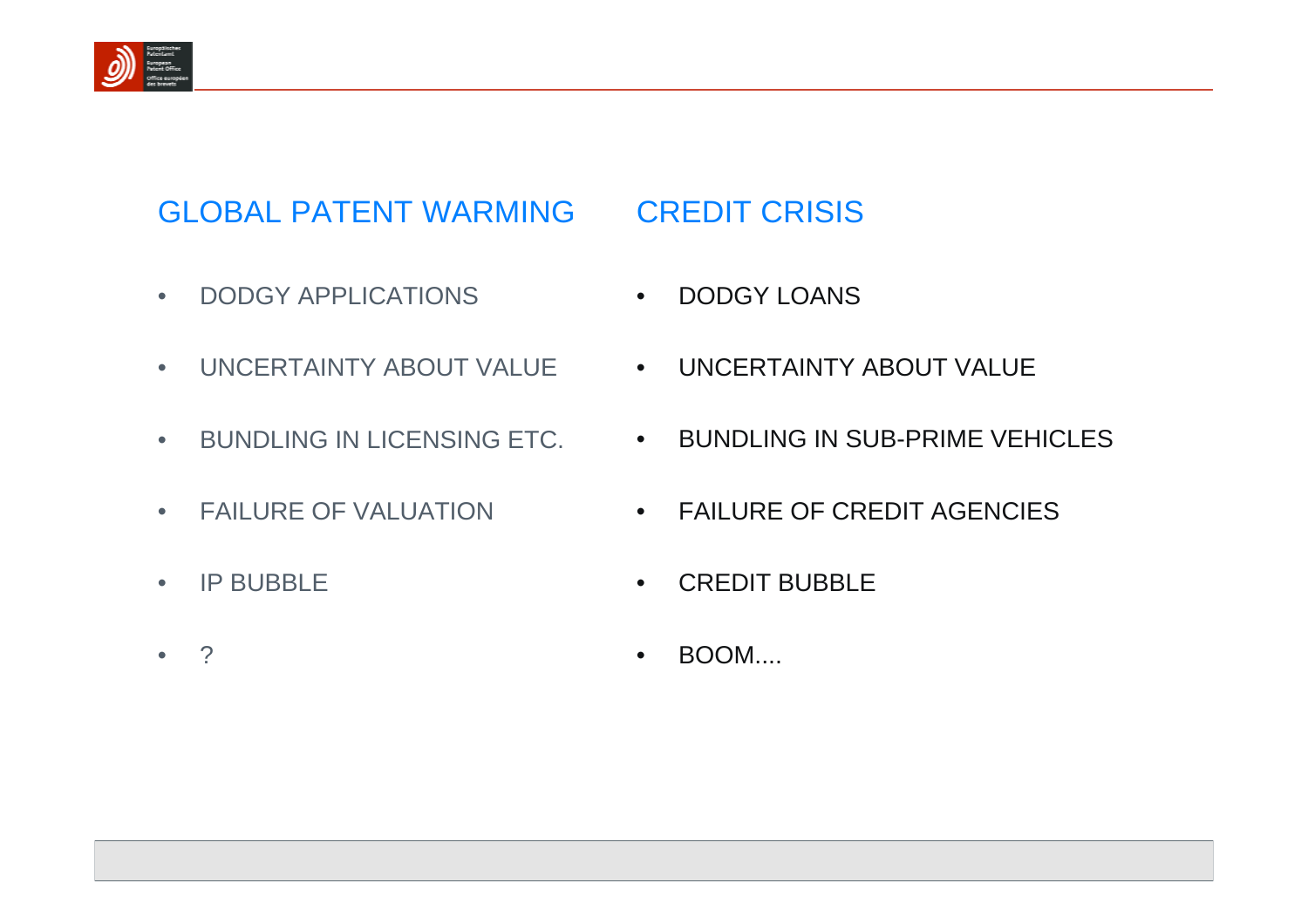

### **A SECOND SYMPTOM OF GLOBAL PATENT WARMING**

### **POSSIBLE CONFLICTS WITH COMPETITION LAW ...**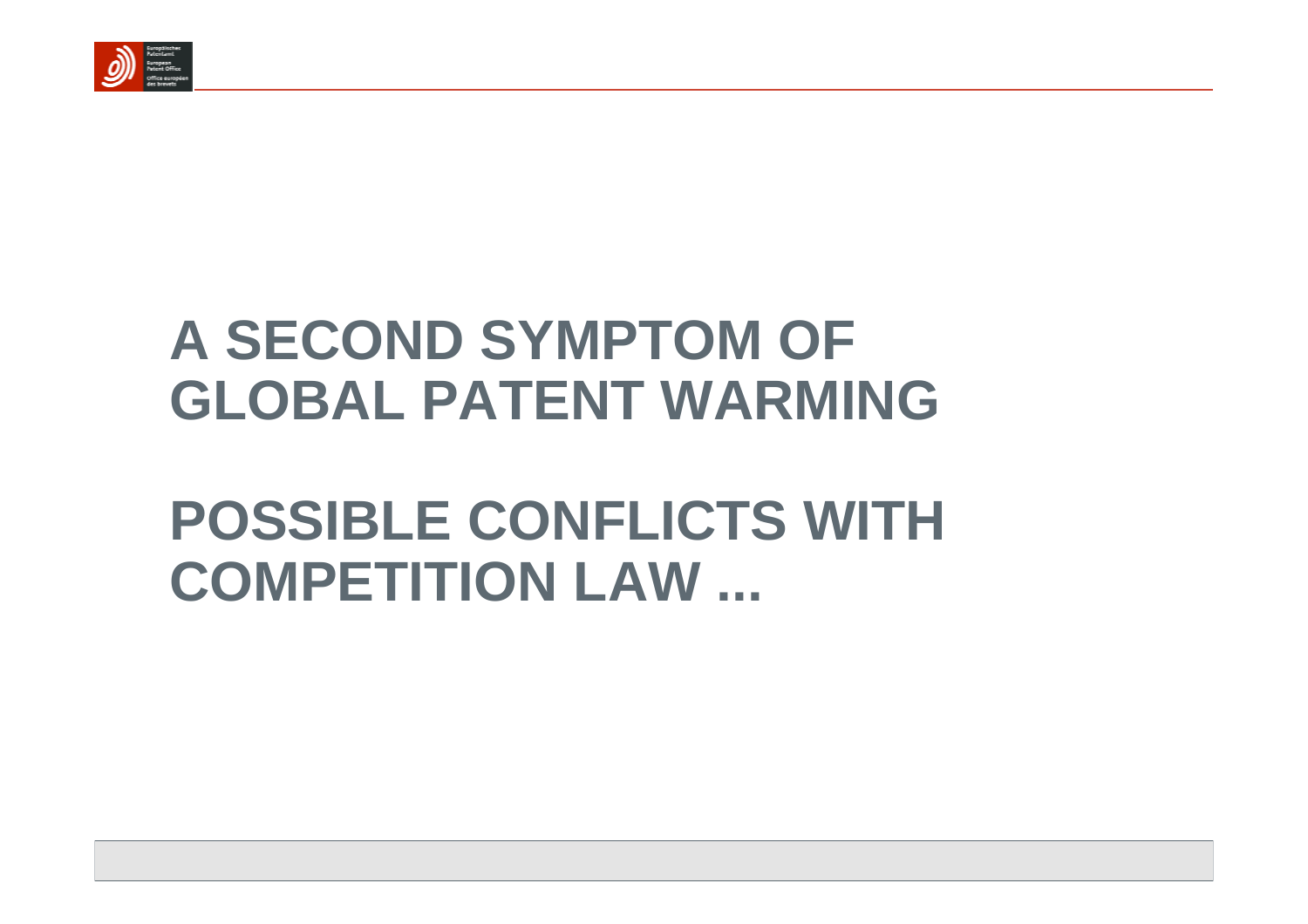

#### COMPETITION LAW, POSSIBLE CONFLICTS

- $\overline{\phantom{0}}$ EVER-GREENING IN PHARMA
- STANDARDS PATENT AMBUSH TYPE BEHAVIOURS
- PATENT POOLS PAYING FOR SOMETHING YOU DO NOT WANT. (*ABUSE OF A DOMINANT POSITION)*
- LICENSING POOLS HIGH ENTRY BARRIERS TO THE CLUB . (*OLIGOPOLY/MONOLOPY TYPE BEHAVIOUR)*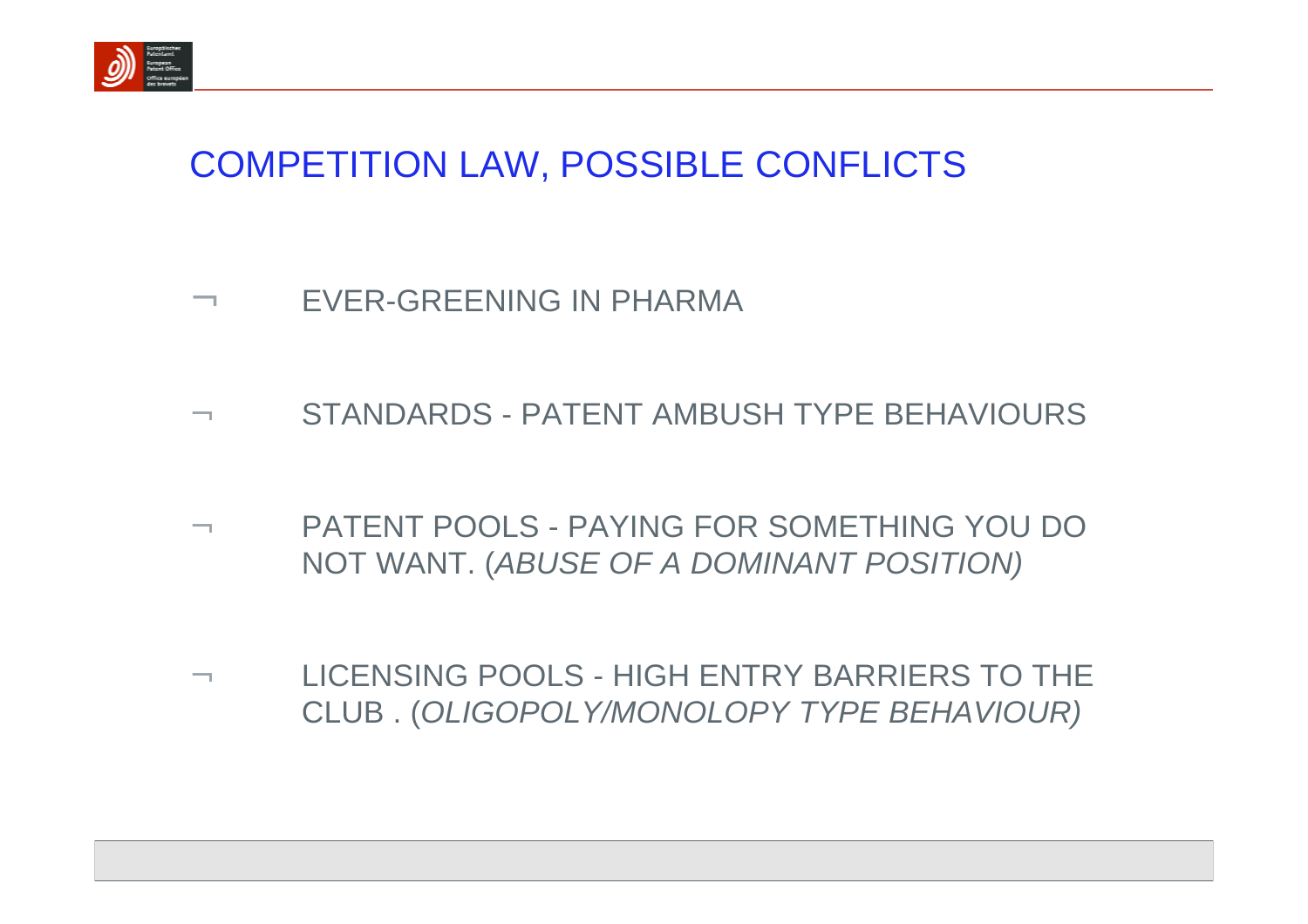

# **A 2ND POSSIBLE DRIVER SCIENTIFIC AND MARKET**

# **REALITY ...**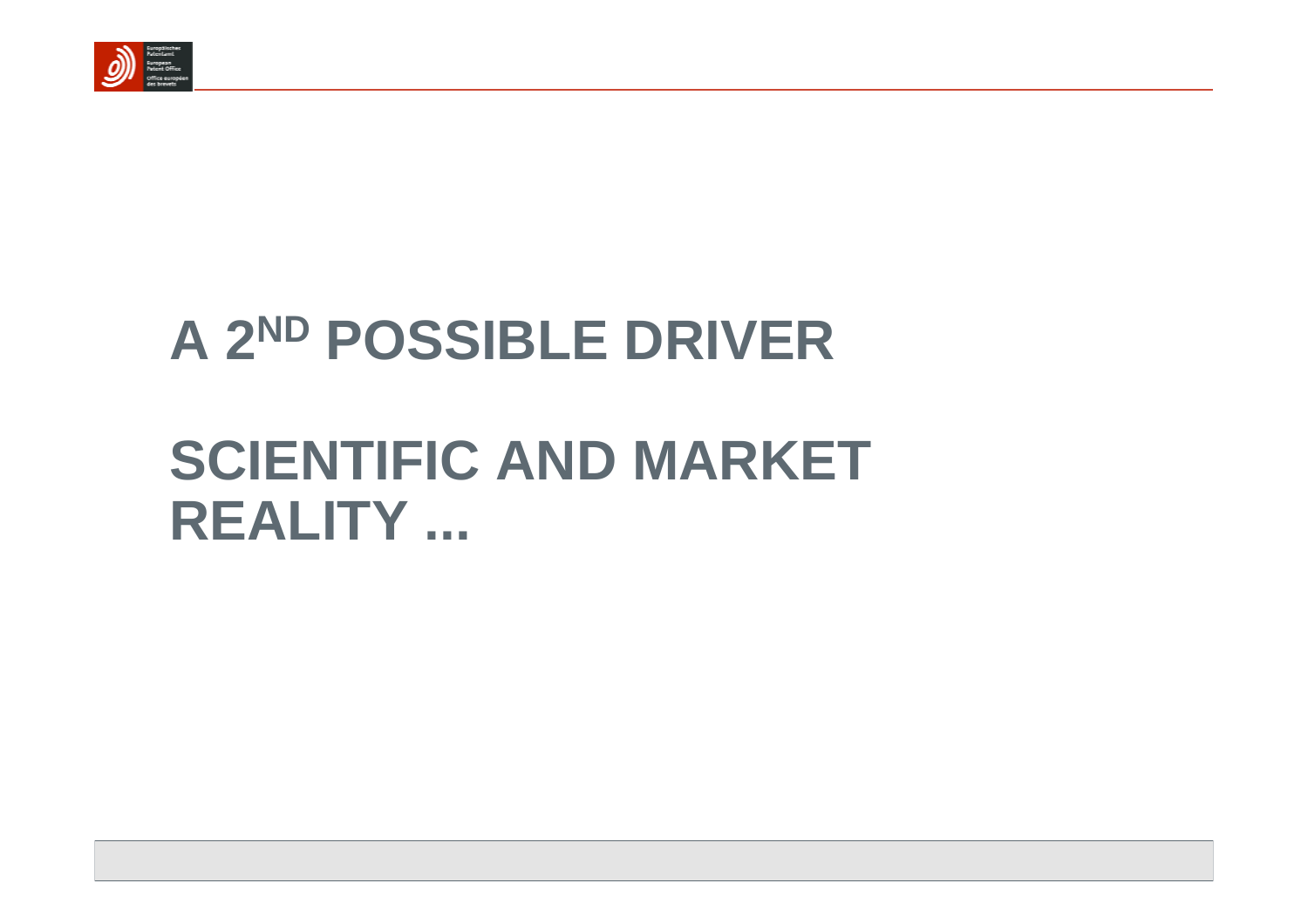

#### **THE MODERN INTERDEPENDENT REALITY OF SCIENCE...!**

#### "**The Nobel Prize in an Age of Collaboration**

 Controversies over the Nobel prize and credit are nothing new, but they are bound to get much, much worse. Nobel-calibre discoveries being made today **frequently involve a lot more than three principal scientists**, which means that in the future, a **Nobel Prize** limited to three people will seriously distort how credit is allocated and **possibly sink into irrelevance**."

*Scientific blogging, October 2008*

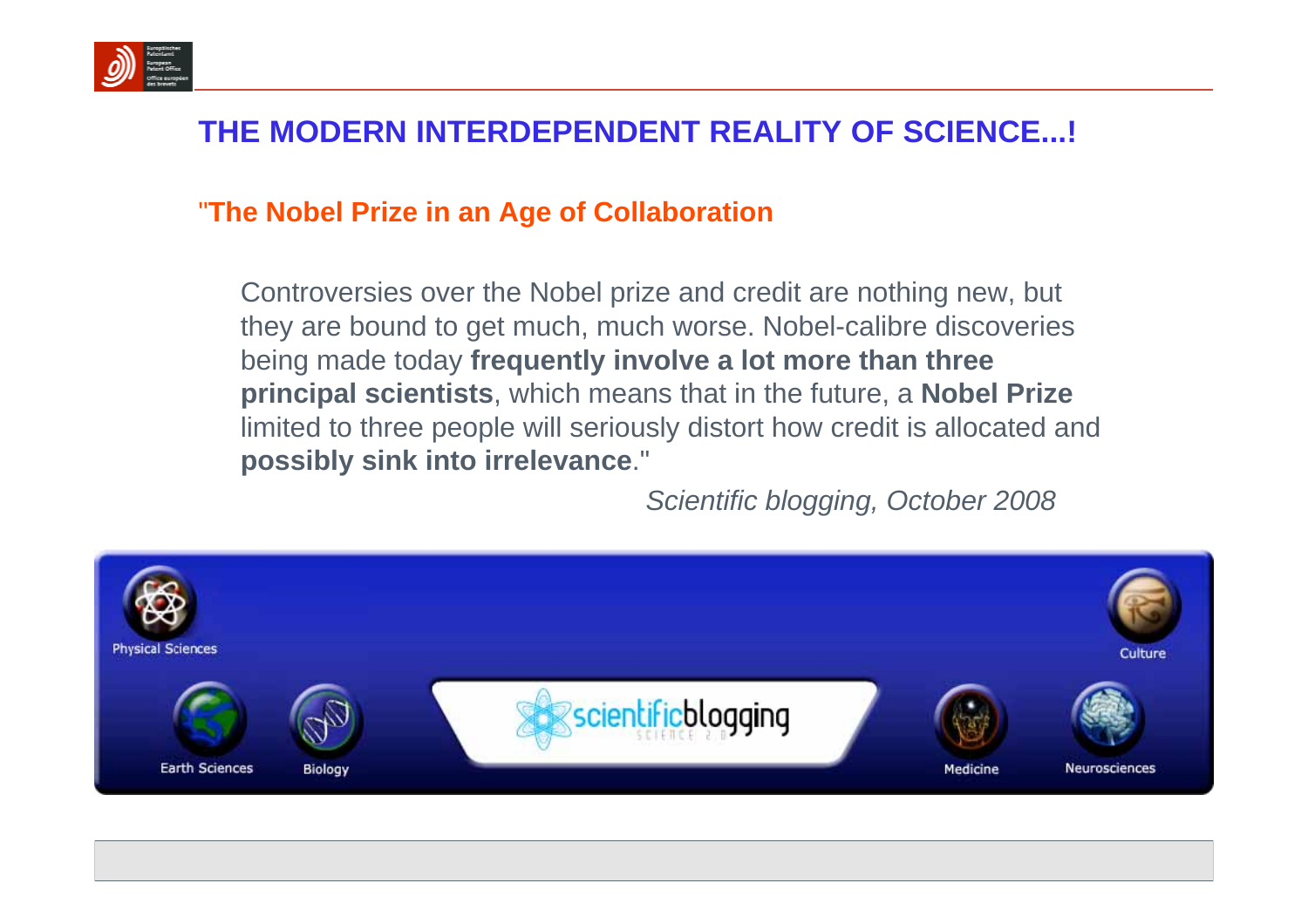

#### **SPEED TO MARKET. THE ACCELERATION OF INNOVATION**

"For one thing, **patents are becoming much less important nowadays than brands and the speed at which products can be got to market**. It is true that some of the rising stars in developing economies are beginning to take out more patents, but many of their innovations are still kept quiet as trade secrets. So fluid are their markets, and so weak the historical patent-protection in them, that bosses often prefer to keep things in the dark - and come up with the next innovation as necessary to stay ahead of the competition. Even in developed markets, the **acceleration of innovation is making patents less relevant**."

*The Economist, October 13th-19th 2007*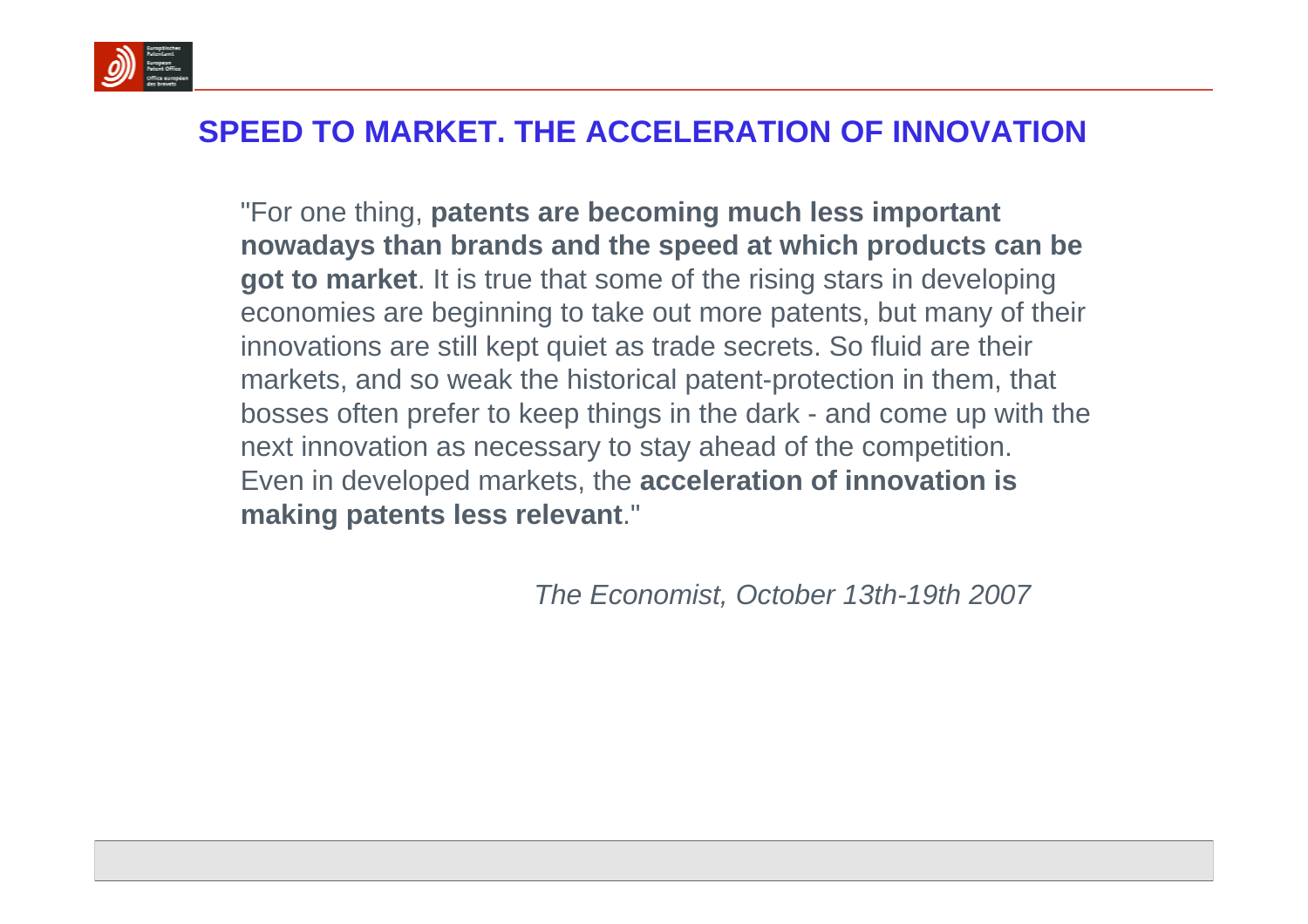

# **A 3RD POSSIBLE DRIVER**

### **SOCIETAL VALUES ...**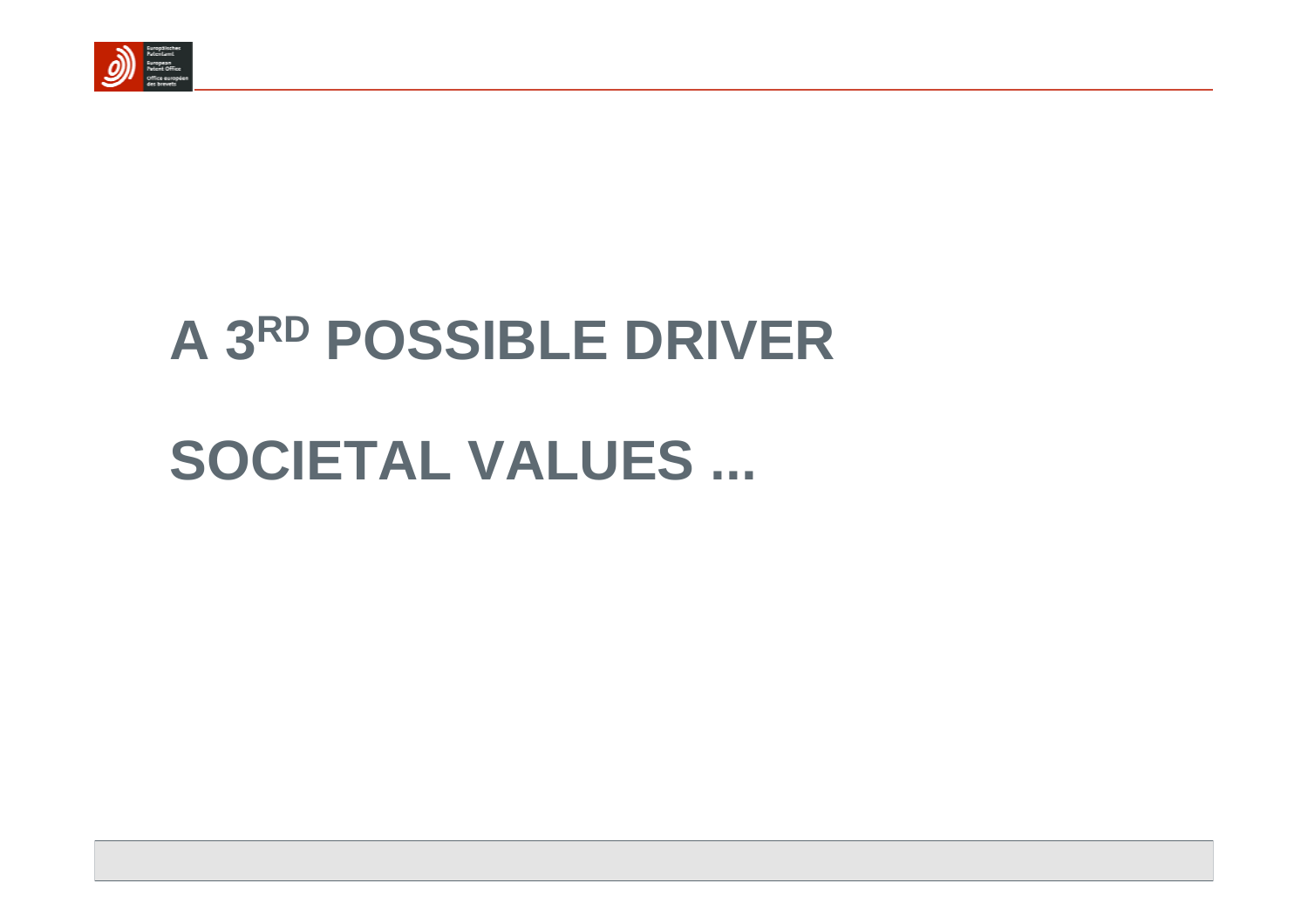

#### SOCIETAL VALUES

- $\overline{\phantom{0}}$ FREE LUNCH, INTERNET GENERATION
- <sup>¬</sup> IP LOOSING LEGITIMACY
- <sup>¬</sup> PERCEIVED DISPROPORTIONATE REWARDS
- ¬ GLOBAL CRISIS (CLIMATE CHANGE), SHARE IS VALUE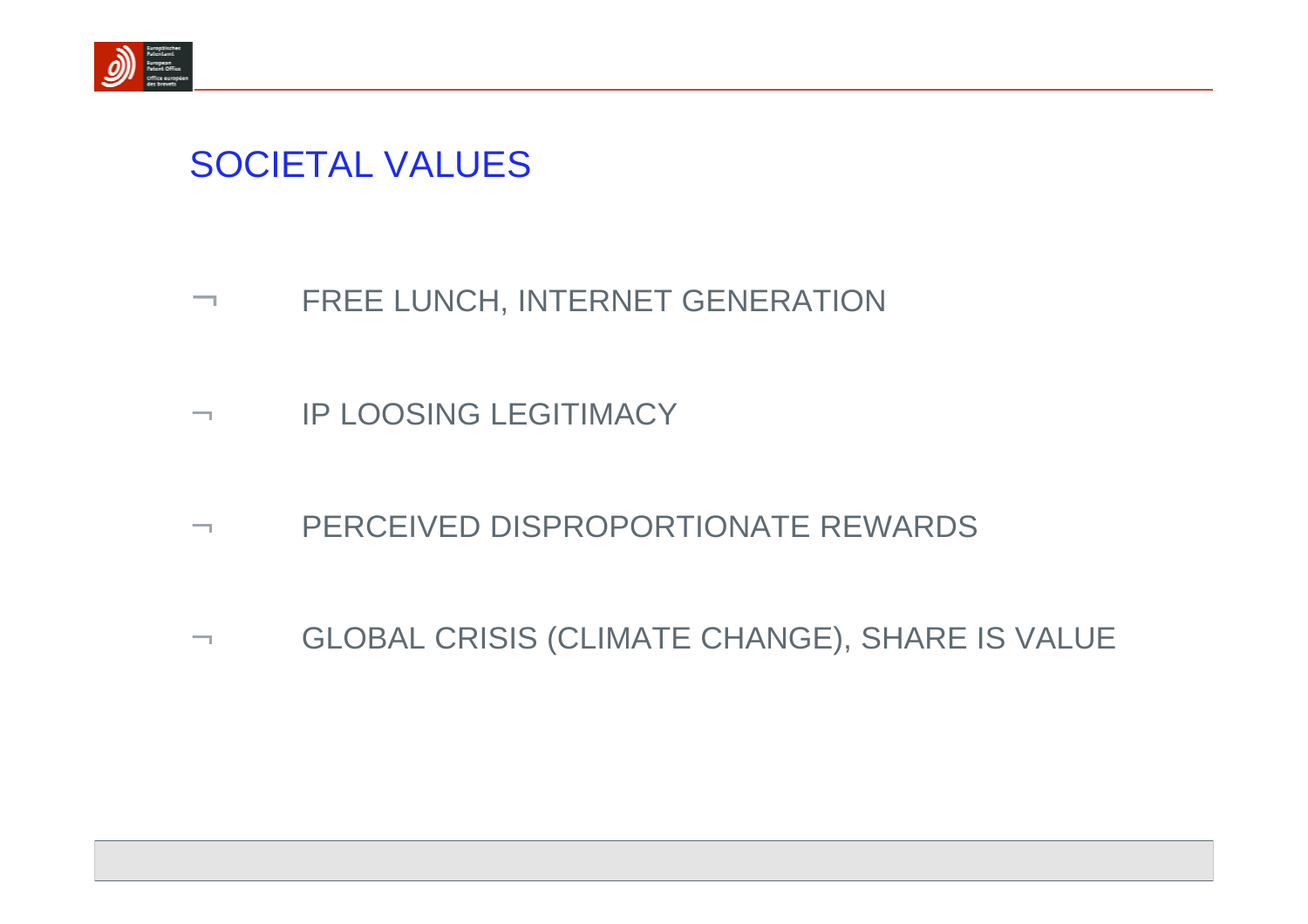

#### SOCIETAL VALUES. AN EXAMPLE, CLIMATE CHANGE

#### **The IP system appeals to the human spirit of:**

- Curiosity
- Fascination with technology
- Ambition
- Recognition
- Success over peers

#### **Saving the planet is driven by the human spirit of:**

- Moral imperative
- Fear of survival legacy
- Idealism
- Love of nature
- Conscience and guilt

#### **The current design of the IP system encourages:**

• Exploitation of market prospects

#### **The IP system rewards:**

• Self or groups of self

#### **The mission to save the planet encourages:**

• Idealism before profit

#### **Saving the planet rewards:**

• The commons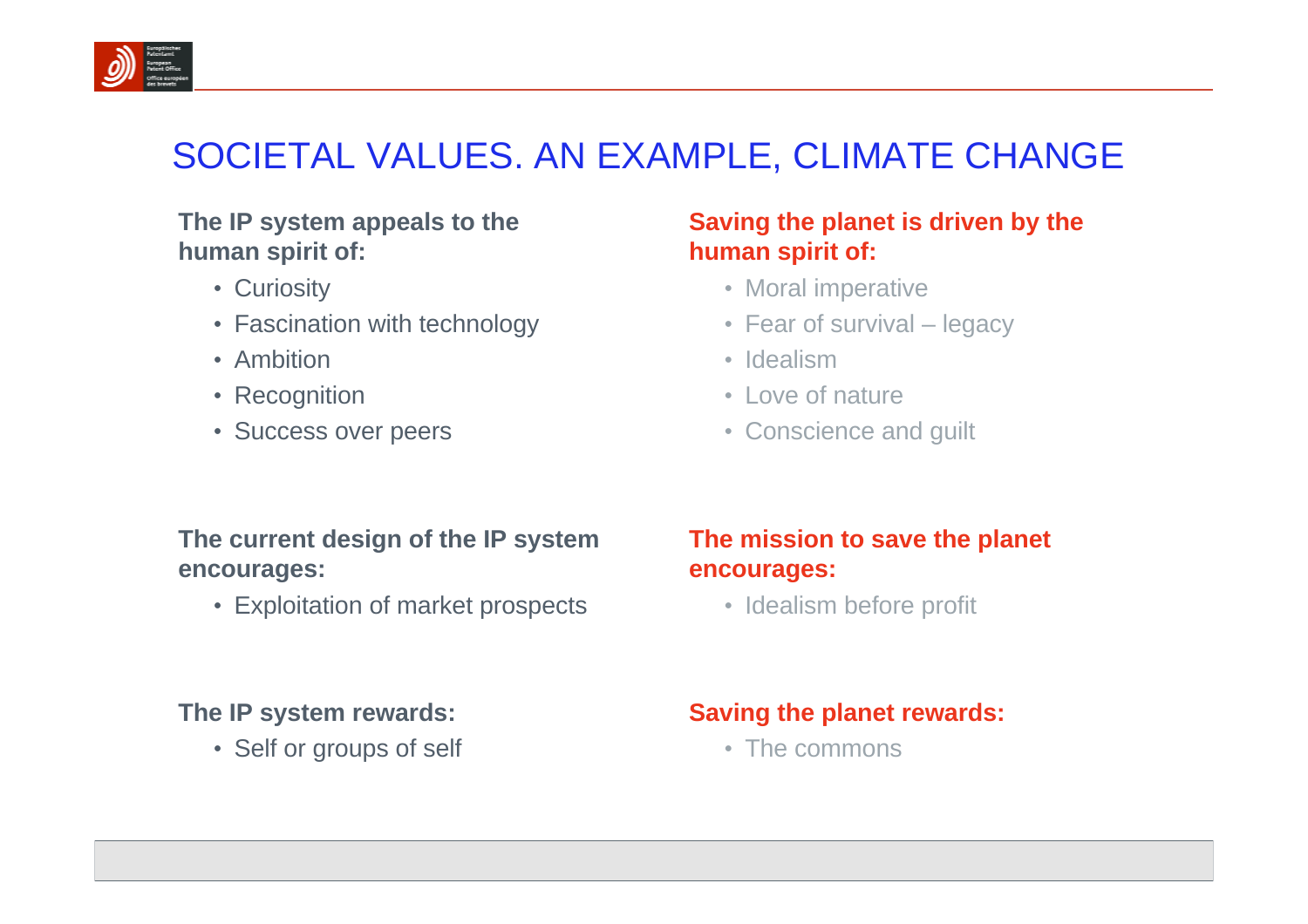

#### POSSIBLE ANTI-DRIVERS

- $\overline{\phantom{a}}$ TRANSACTION COSTS + SECURITY
- <sup>¬</sup> THE MARKET IN IP WORKS ... LOOK!
- $\neg$  ECONOMIC SUSTAINABILITY OF OPEN INNOVATION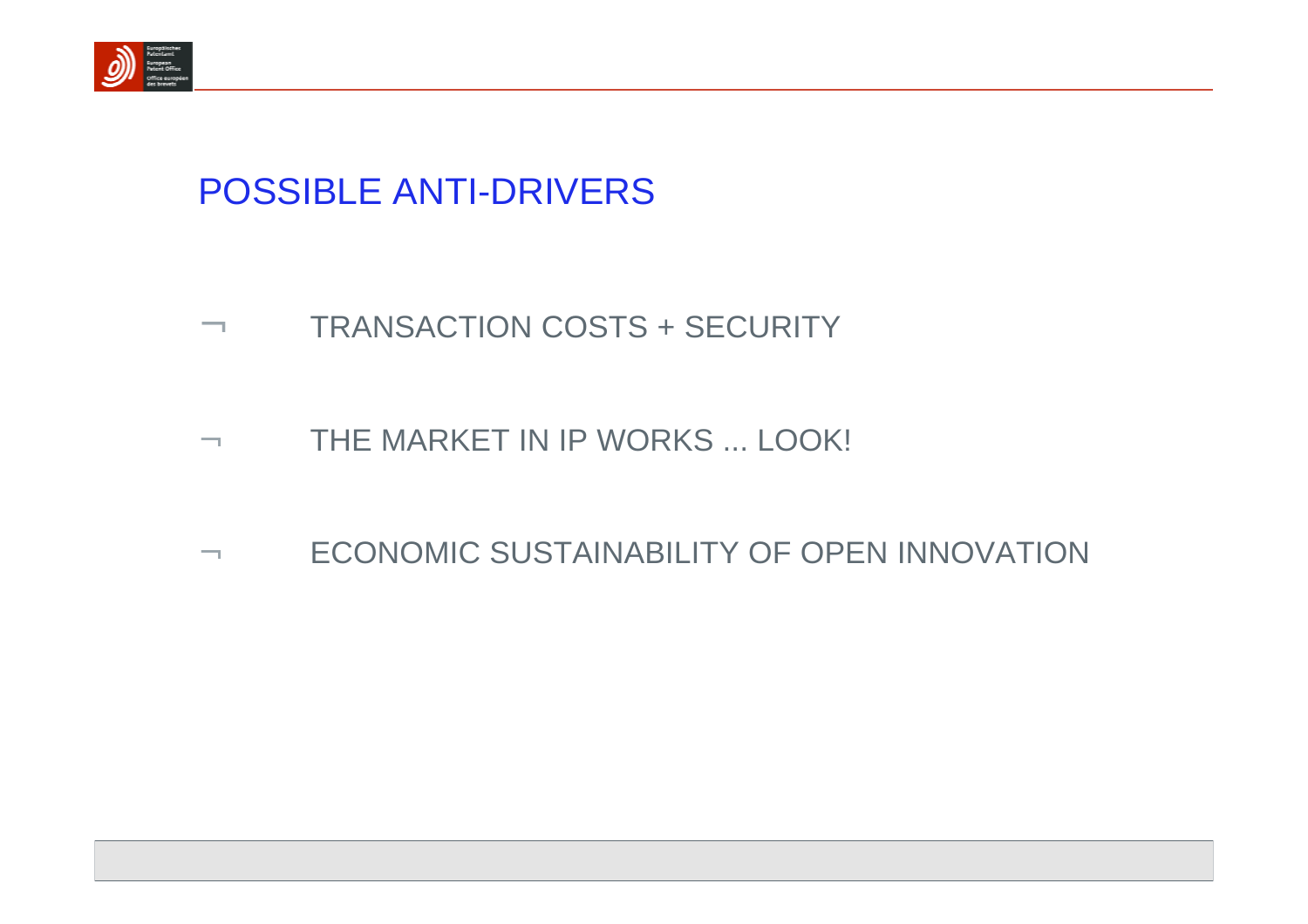

### A 1<sup>ST</sup> POSSIBLE ANTI-DRIVER

### **TRANSACTION COSTS AND SECURITY ...**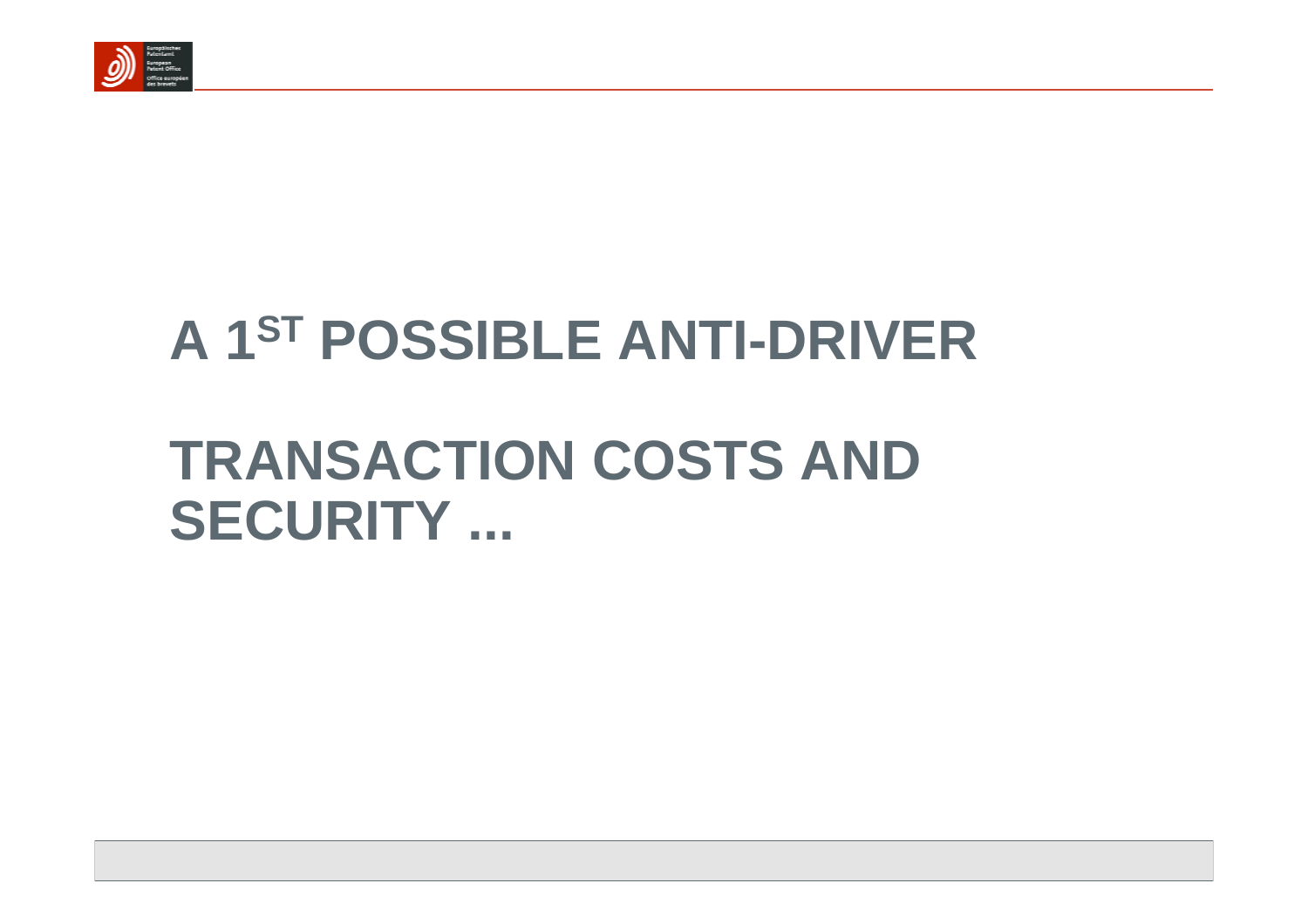

#### **THE EXCHANGE OF IP RIGHTS IS INCREASING ...**

#### **Receipts from international licensing in major OECD regions**



**Billions of USD** 

Source: OECD based on World Bank, World Development Indicators Database, June 2006. StatLink: http://dx.doi.org/10.1787/324047030044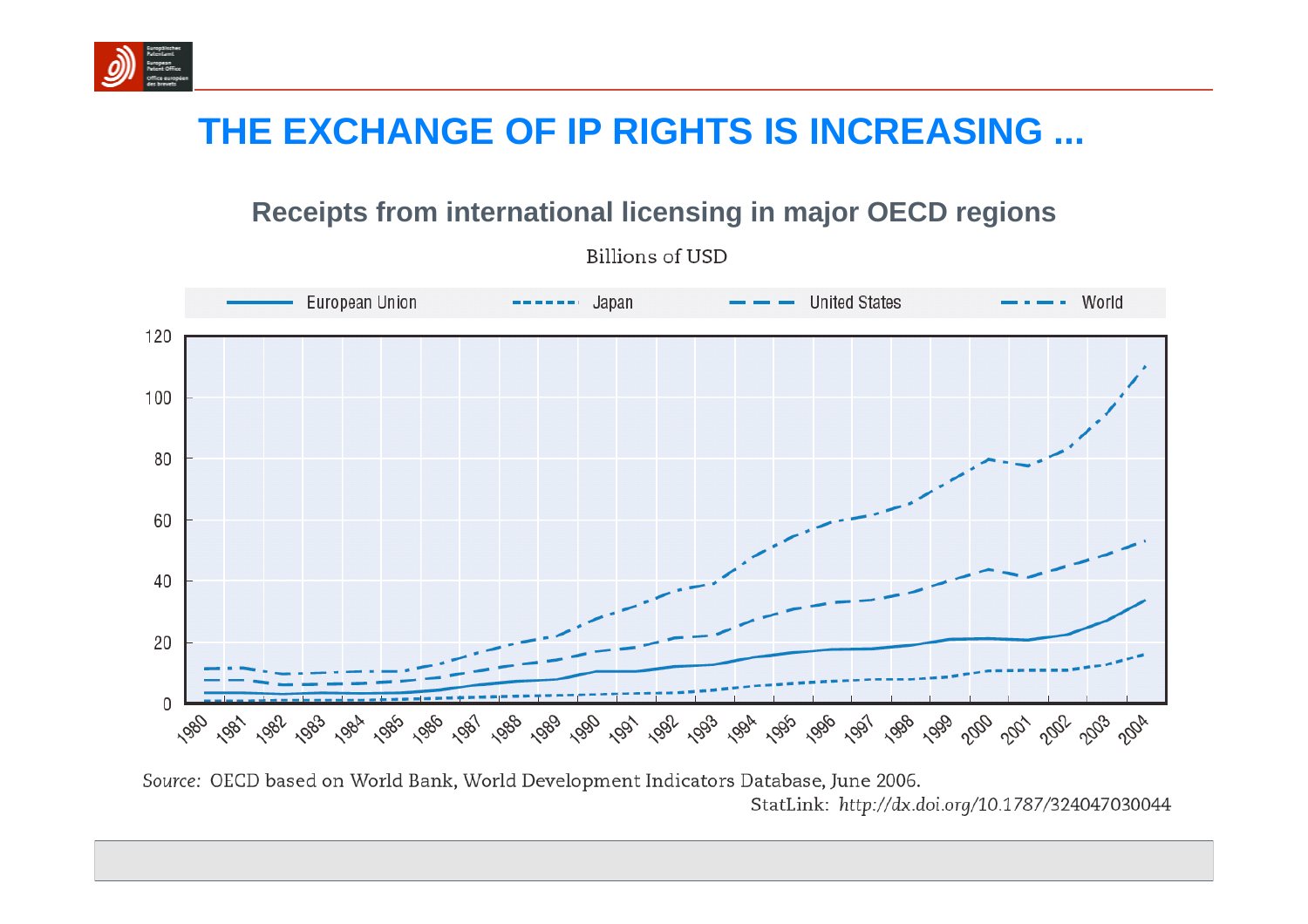

### **AND THIS IS ONLY THE TIP OF....**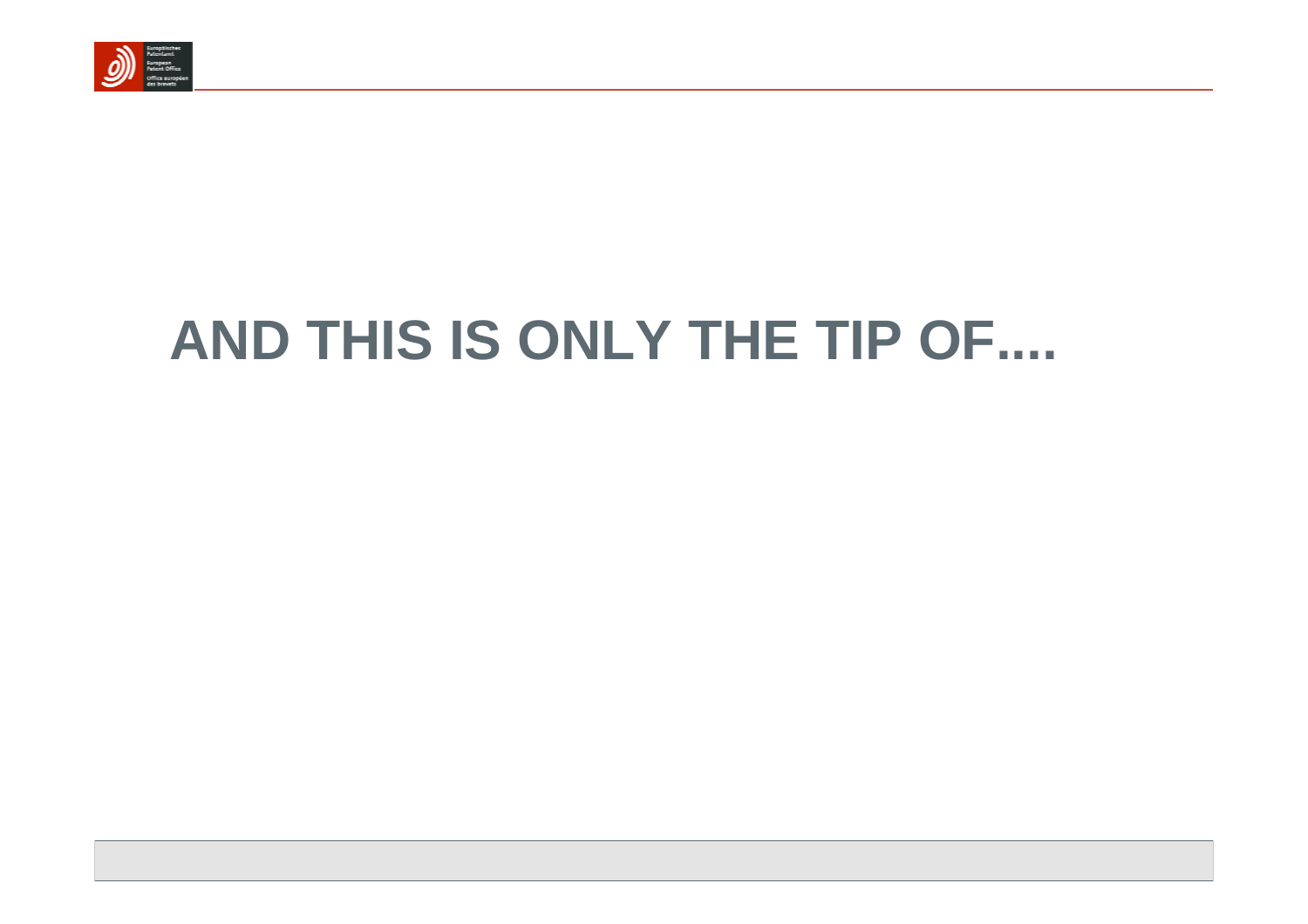

#### **... THE ICEBERG**

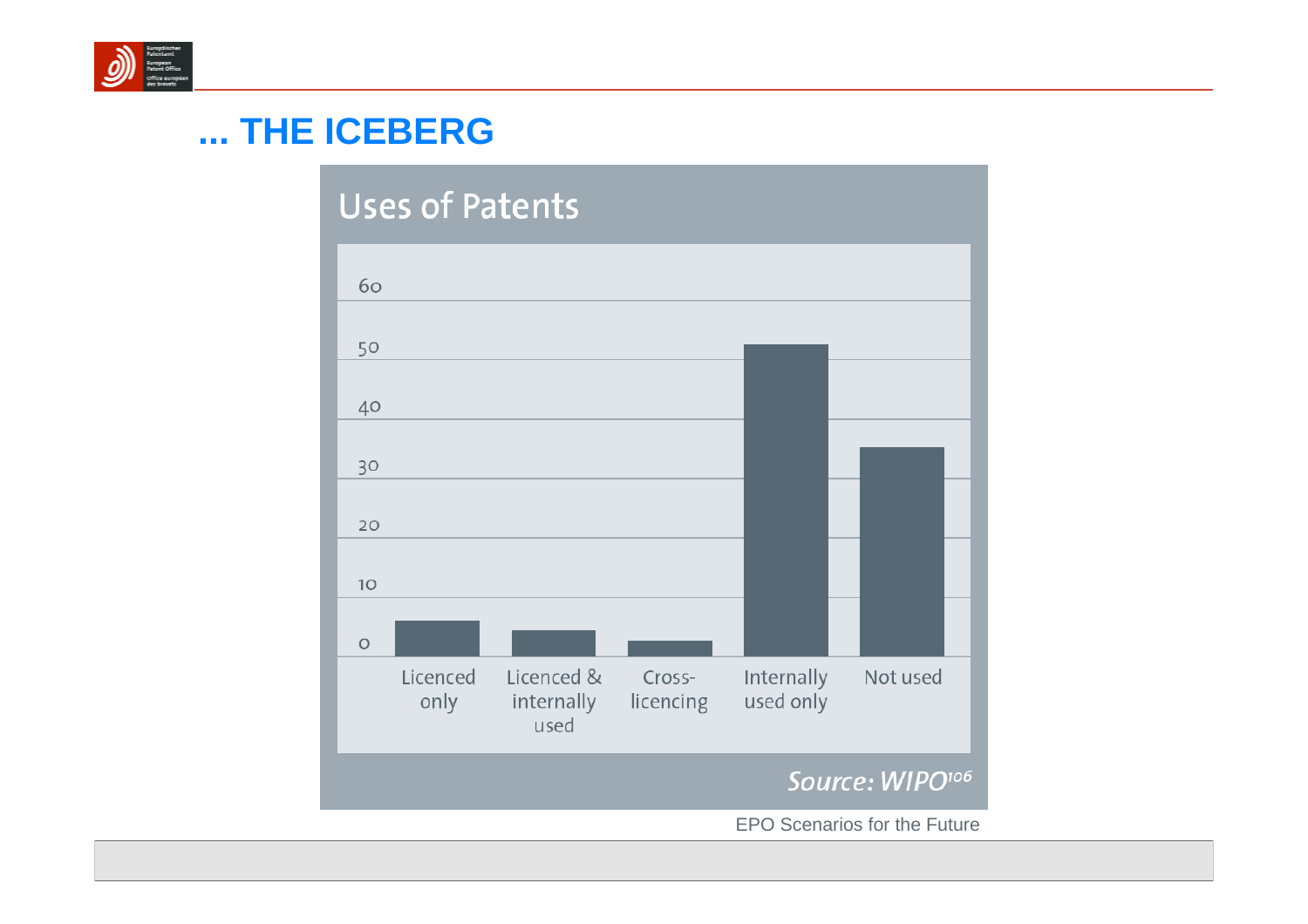

### **A 2ND POSSIBLE ANTI-DRIVER**

### **THE MARKET IN IP WORKS. THERE IS STILL PROFIT TO BE MADE HERE ...**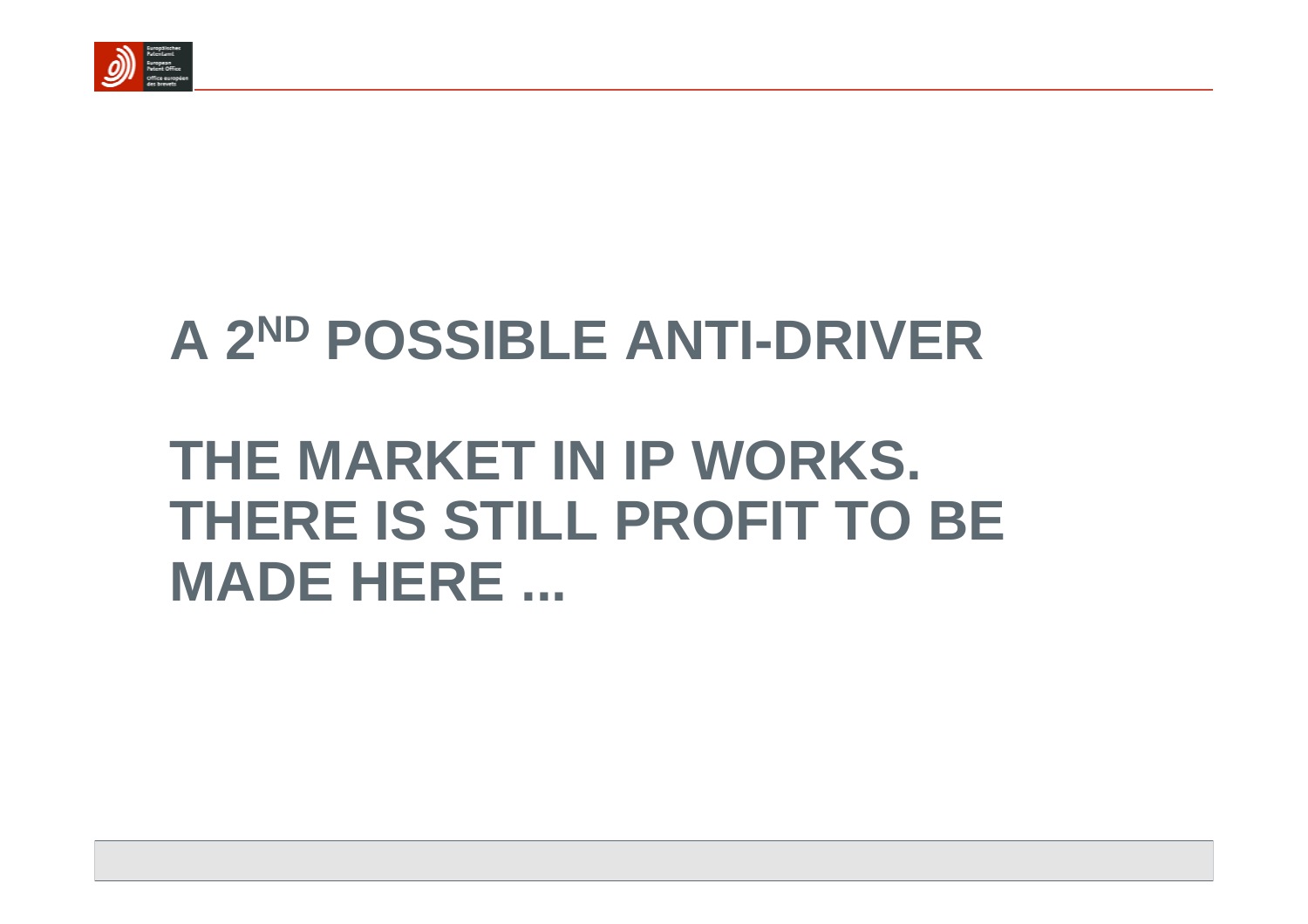

#### **PATENT SHARKS - OR A FACET OF OPEN INNOVATION?**

" We conceive and patent our own inventions in-house... through a renowned staff of

internal and external scientists and engineers.

By funding invention, we provide a new outlet and opportunity for the inventive geniuses of our generation.

We also acquire and license patented inventions from other inventors around the world."

– Intellectual Ventures

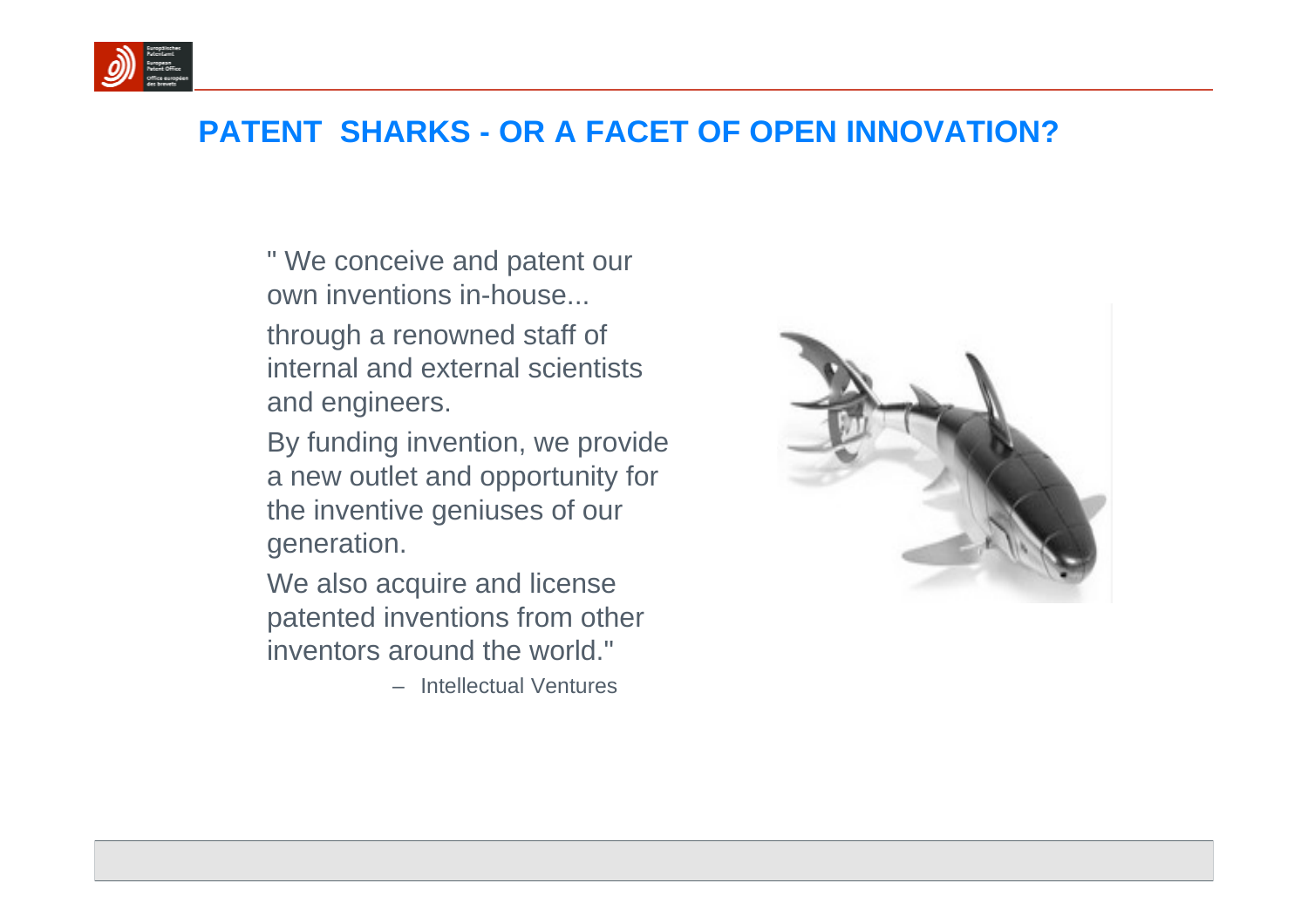

### **A 3RD POSSIBLE ANTI-DRIVER**

### **ECONOMIC SUSTAINABILITY OF OPEN INNOVATION ...**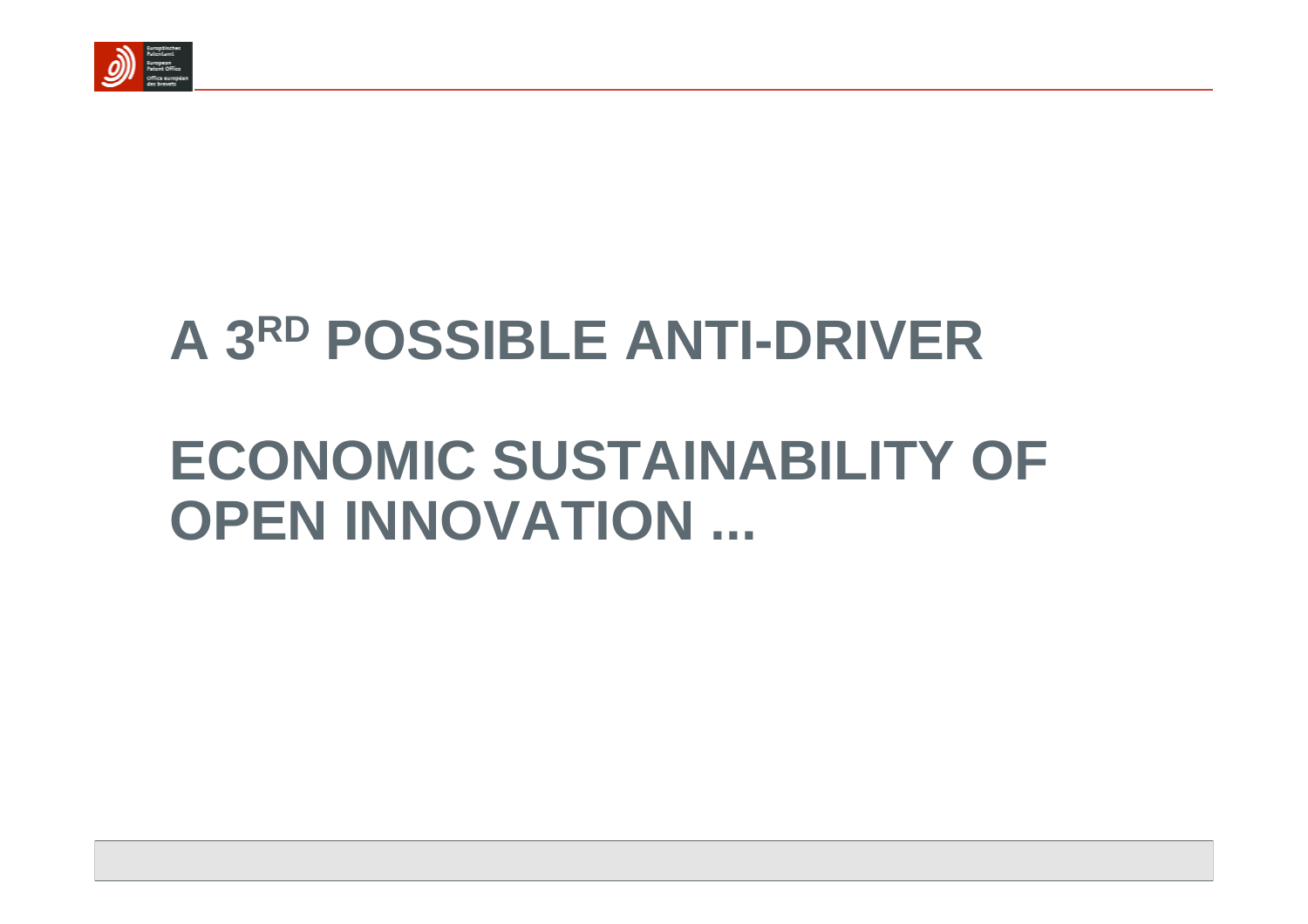

#### **A FREE LUNCH...?**

The current internet generation considers intellectual property as something to be downloaded, free of charge. Open source software is considered to be a public good shared by all. But who pays for this? Is it sustainable to imagine that society will continue to subsidize this behaviour in the long term? Is there a free lunch or will new business models be developed to sustain economic rents?

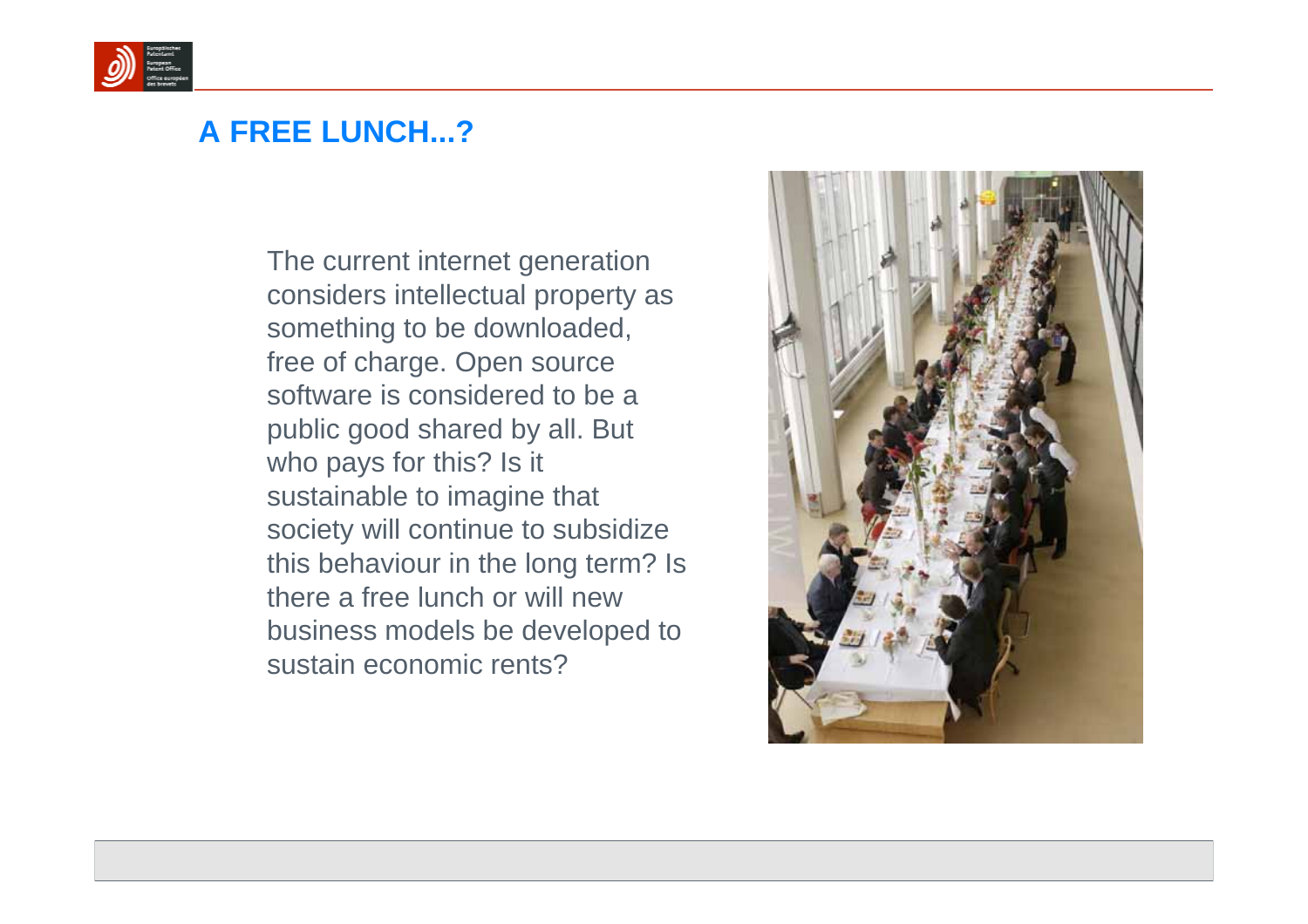

#### POSSIBLE DRIVERS

- ¬GLOBAL PATENT WARMING
- <sup>¬</sup> SCIENTIFIC AND MARKET REALITY
- <sup>¬</sup> SOCIETAL VALUES

#### BUT .... POSSIBLE ANTI-DRIVERS

- $\overline{\phantom{0}}$ TRANSACTION COSTS + SECURITY
- <sup>¬</sup> MARKET IN IP WORKS!
- ¬ ECONOMIC SUSTAINABILITY OF OPEN INNOVATION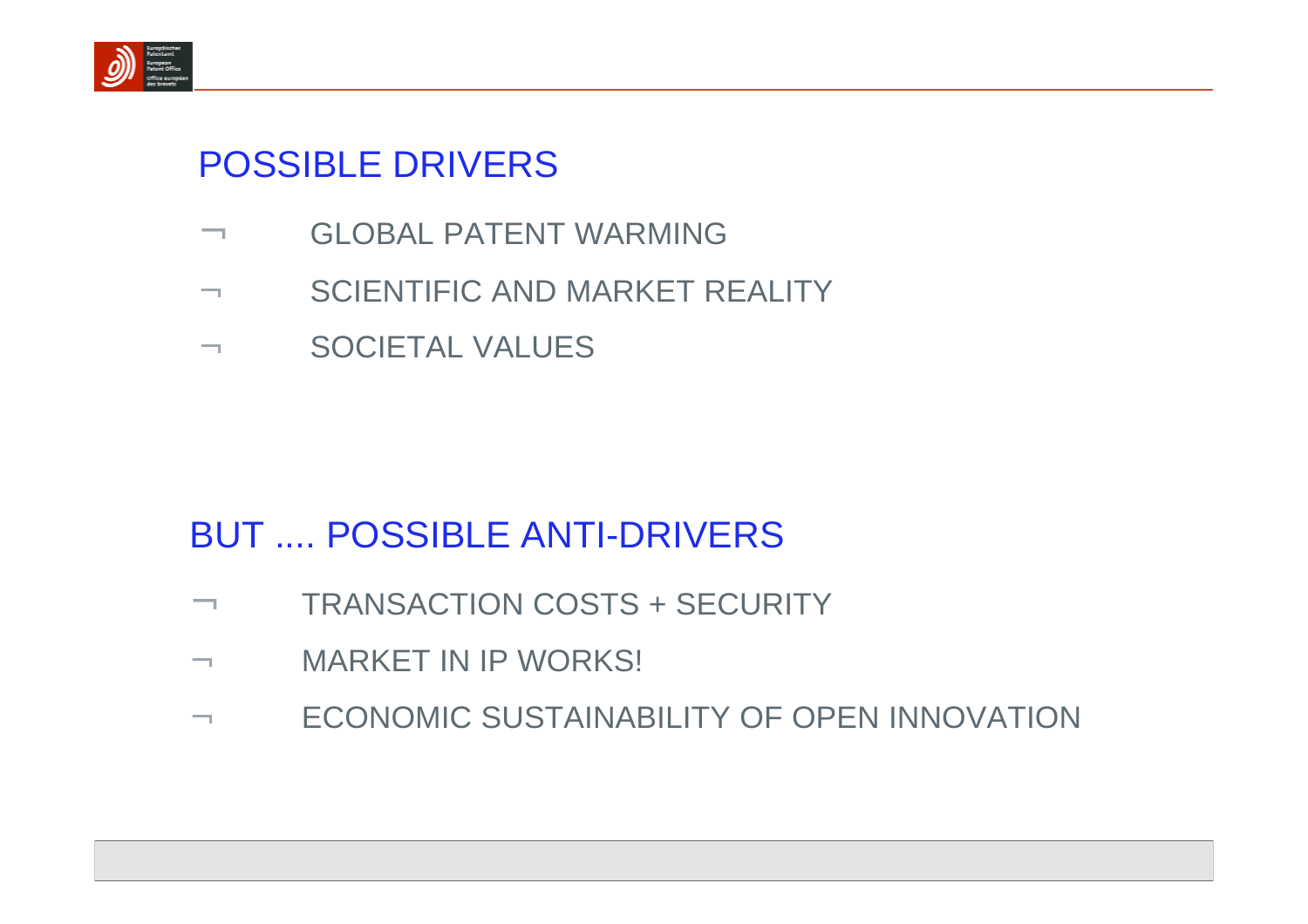

### **AND THE EMERGING MODELS ARE ...**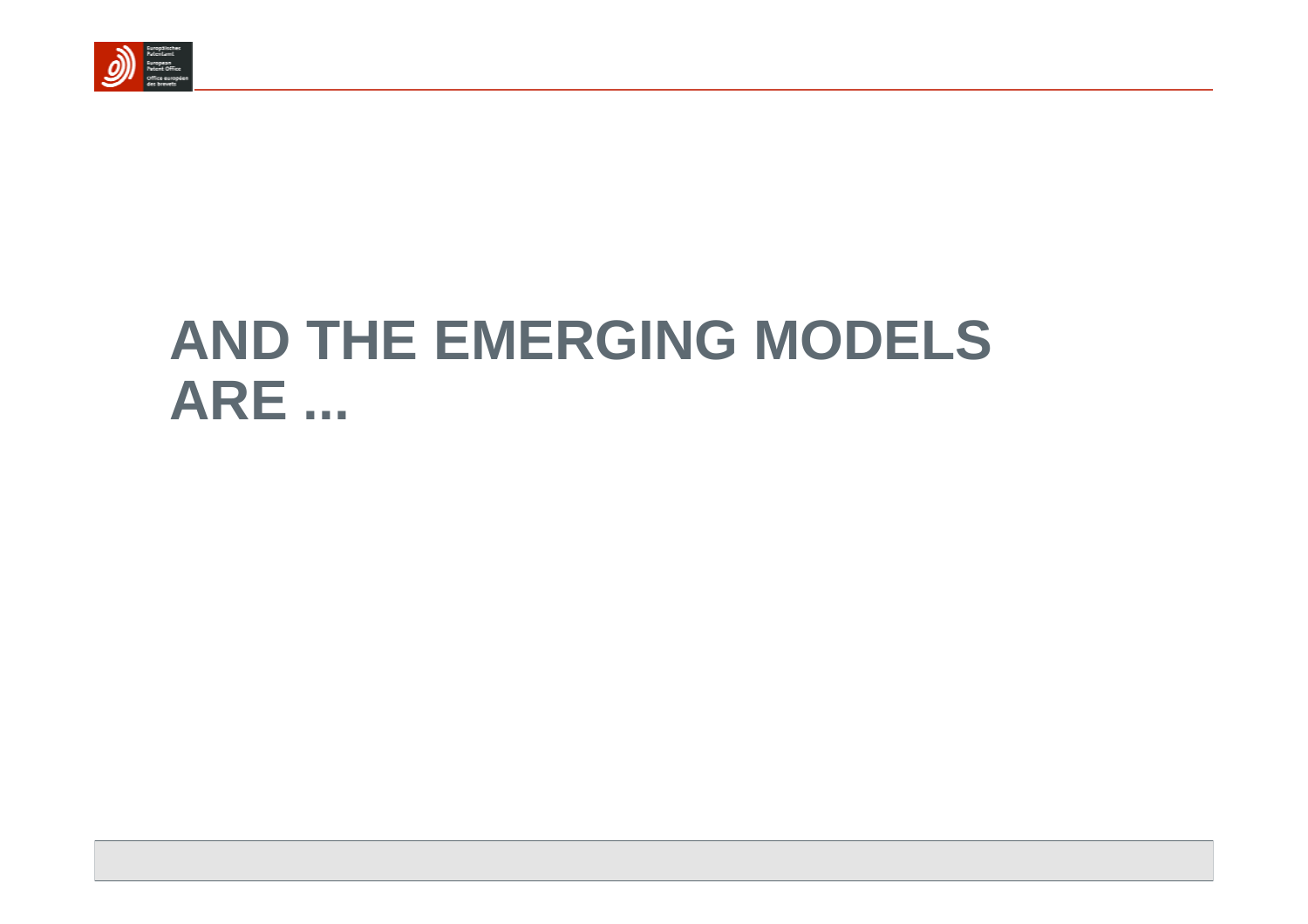

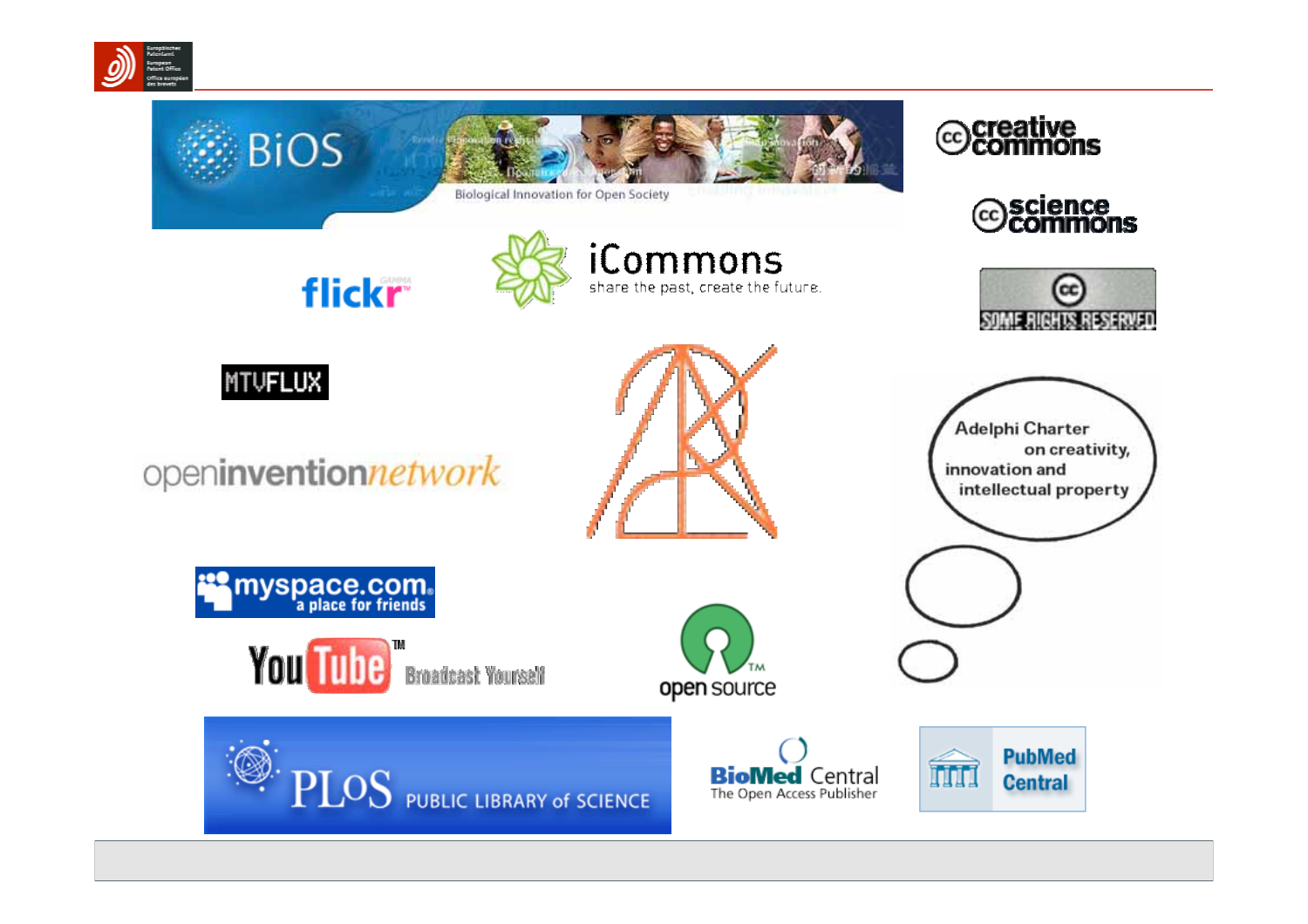

#### **DIFFERENT IP MODELS FOR "OPEN INNOVATION"**

- $\bullet$  **InnoCentive** (Innovation-broker, connect solvers and seekers): IPR negotiated between solvers and seekers, secrecy to external parties
- • **Eclipse** foundation (software development platform): open source based on copyright
- $\bullet$  **Open Invention Network** (Linux development): patents as defence for Linux
- • **LEGO** Mindstorms (software/robotics): open source based on copyright, strong reliance on trademark
- $\bullet$  **BIOS** initiative (Biotechnology Open Source): open source based on patents and/or MTAs
- •**P&G** Open Innovation Challenge (idea/design generation): IP remains with innovator (e.g. design rights), secrecy/independent reviewer in early steps
- $\bullet$ **BMW** Customer Innovation Lab (service idea generation): all rights transferred to BMW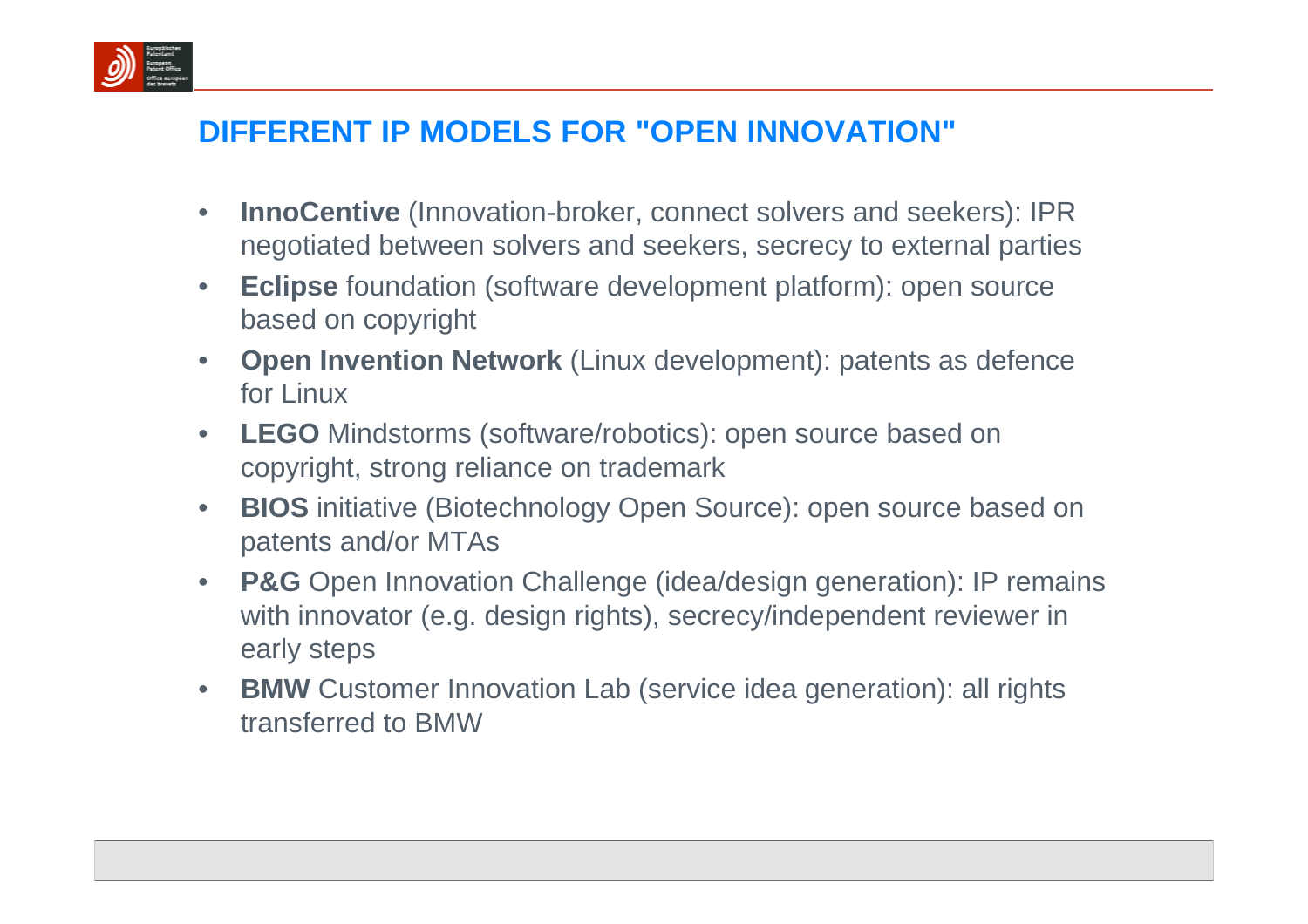



### **SCENARIOS FOR THE FUTURE**

How might IP regimes evolve by 2025? What global legitimacy might such regimes have?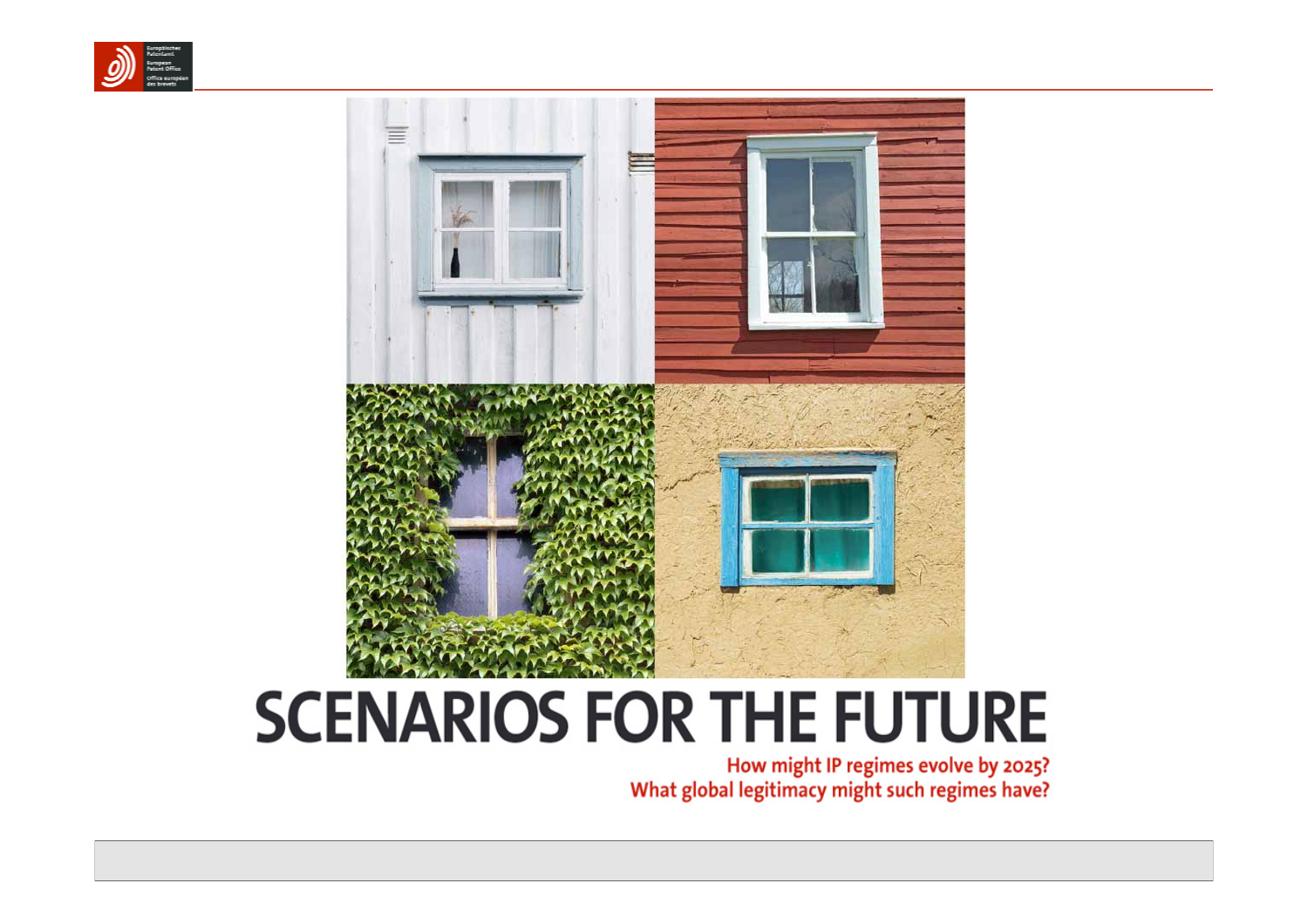

#### **IP WORLD IN 2025**

**Market Rules** Rationalised in the face of ever-increasing numbers

**Trees of Knowledge** Societal pressures shrink patent system

**Whose Game?** IP becomes a pawn as geopolitical stresses rise

**Blue Skies** Patent system split as technology requirements diverge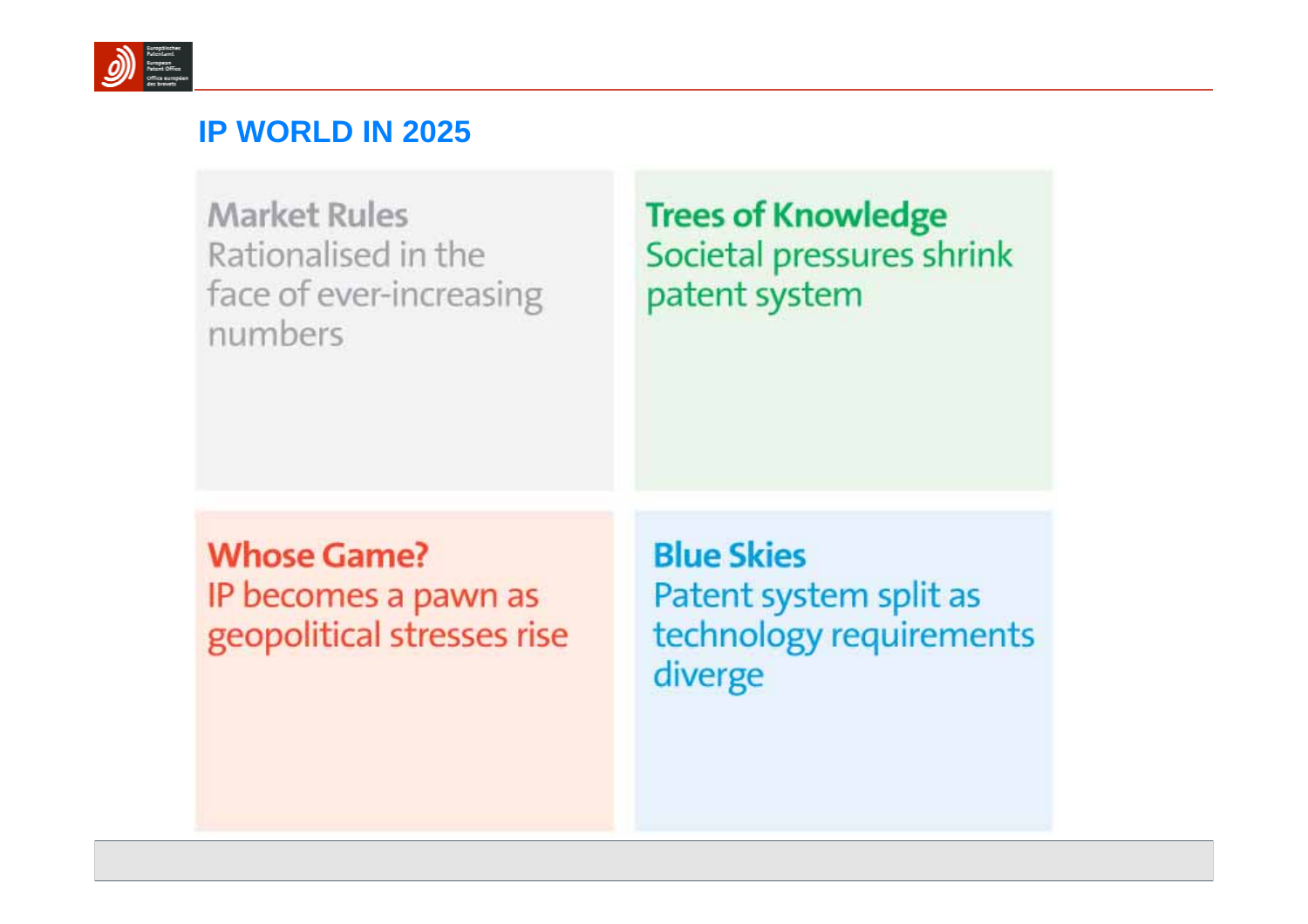

#### **KEY DRIVERS INFLUENCING OPEN INNOVATION**

#### **Market Rules**

- • **Boundary difficulties security**
- • **Market interdependence**
- • **Transaction costs**
- • **Market in IP works**
- • **Economic sustainability**

#### **Trees of Knowledge**

- • **Loss of IP legitimacy**
- • **Free lunch society**
- • **Global patent warming**
- • **Transparency + fairness**

#### **Whose Game?**

- • **Geopolitics of resources**
- • **Disproportionate rewards**
- • **Crisis in health, climate...**

#### **Blue Skies**

- • **Climate change**
- • **Global patent warming**
- • **Boundary difficulties**
- • **Transparency**
- • **Technical interdependency**
- • **Economic sustainability**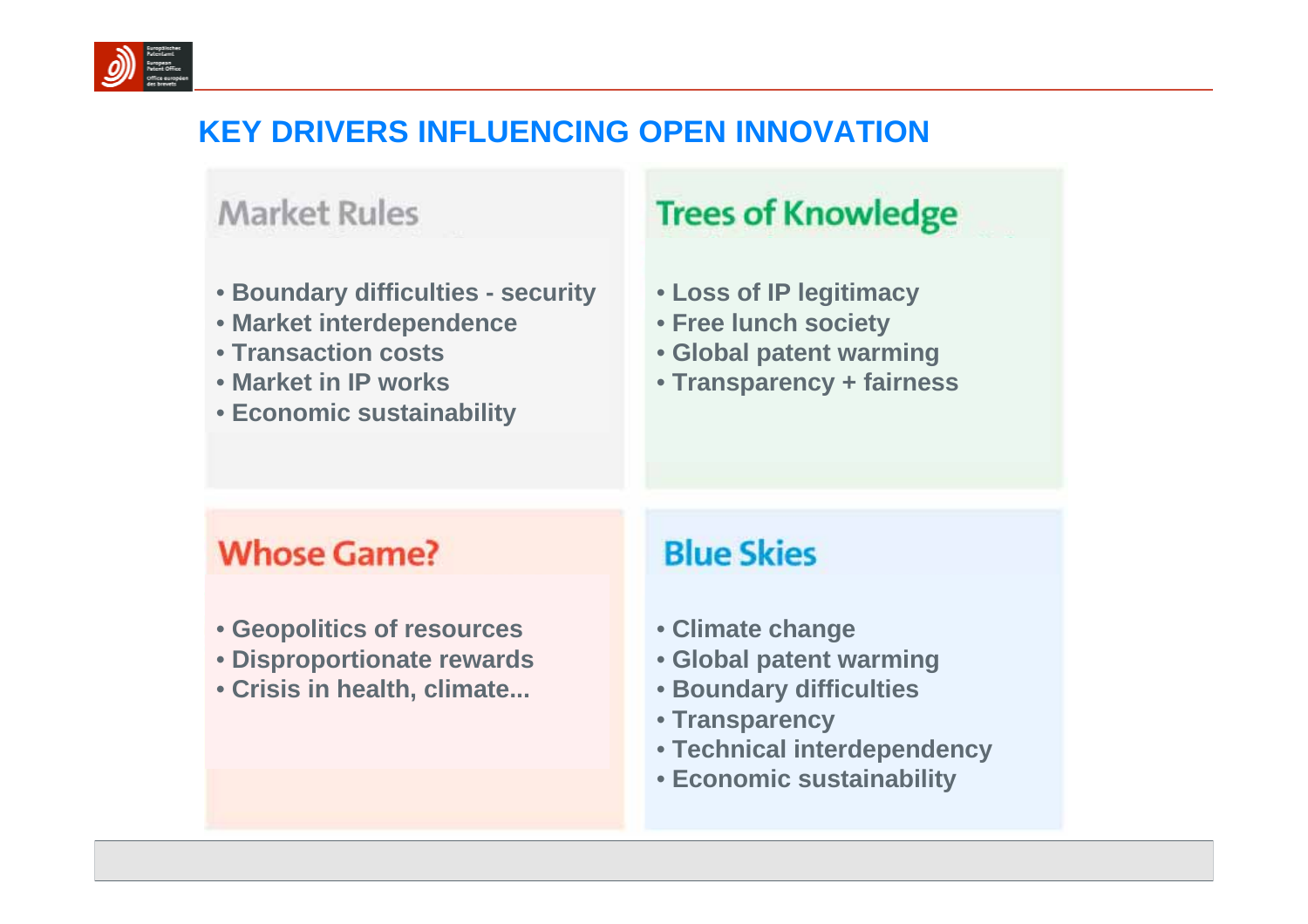

#### **SHADES OF OPEN INNOVATION ACROSS THE SCENARIOS**

#### **Market Rules Trees of Knowledge Strong IP No IP** • **collaboration becomes "rule of** • **"opt-in/opt-out" collaboration the game"** • **"open access" if you sign the deal** • **open for all Whose Game? Blue Skies Fragmented IP Open IP** • **interdisciplinary, task** • **"ad hoc" collaboration per industry or region orientated collaboration**

• **"open innovation" defined by government in strategic fields**

#### • **"open innovation" if you pay the license fee (FRAND)**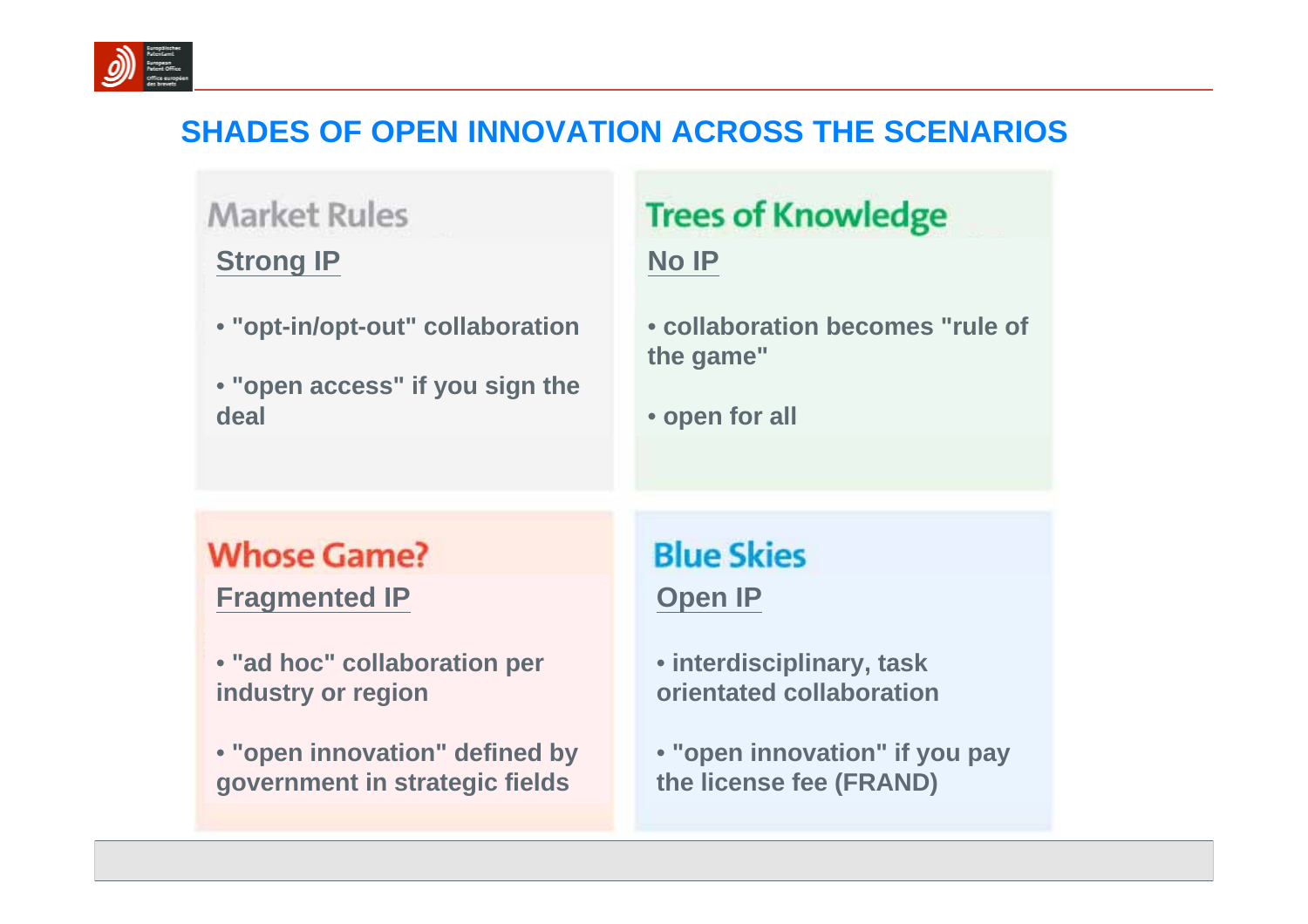

#### **STILL NO FREE LUNCH.....**

#### **Market Rules**

•**patent blockage/thickets limit collaboration** •**danger of patent trolls/sharks** •**little flexibility/slow adaptation** •**numbers game and lock-in block newcomer entrance**

#### **Trees of Knowledge**

•**secrecy in some areas limits collaboration** •**lack of incentives results in innovation gap in some sensitive fields (e.g. pharma)**

#### **Whose Game?**

•**trade barriers and state control limit collaboration** •**innovation gap** •**duplication/redundancy due to secrecy**

#### **Blue Skies**

•**boundary problems and complex legal framework** •**battles over fair license conditions** •**technology focus tends to ignore users/consumers**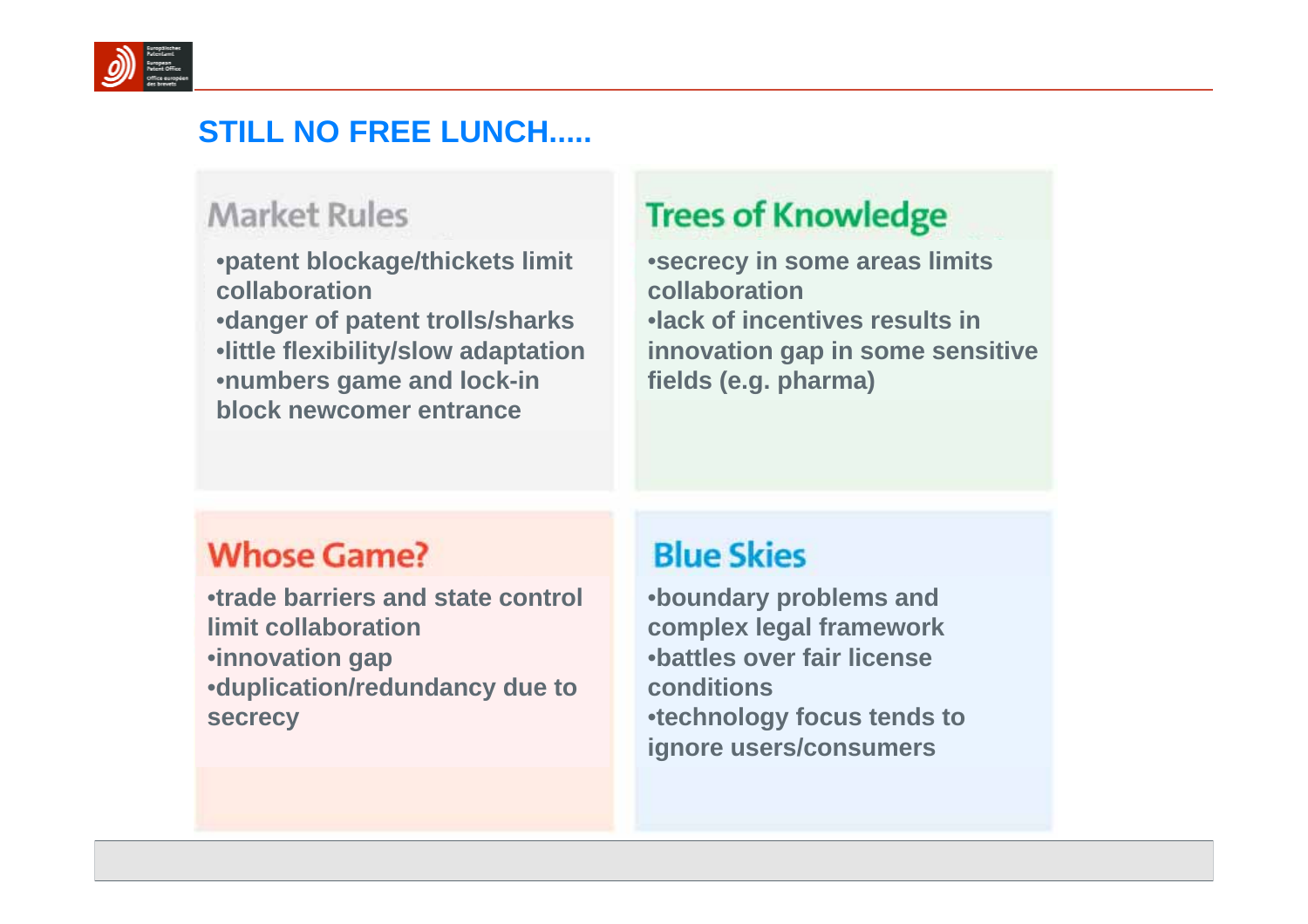

#### FINALLY, WILL STRATEGIES FROM INSIDE THE PATENT SYSTEM CHANGE THE DYNAMIC?

- $\overline{\phantom{a}}$ MERGE THE ISLANDS
- RAISE THE BAR
- **SHINE A LIGHT**
- INVENT A BETTER MOUSETRAP